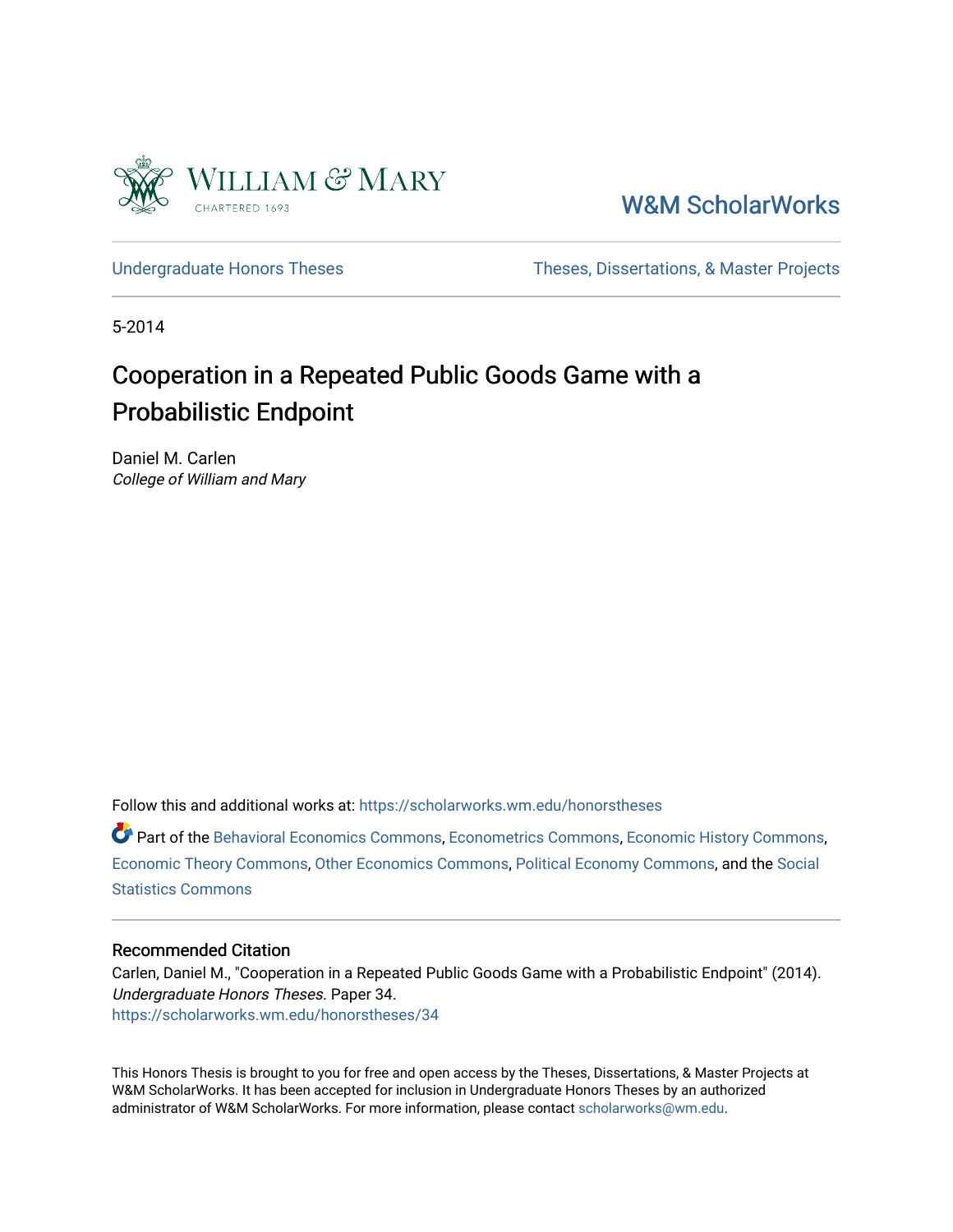Cooperation in a Repeated Public Goods Game with a Probabilistic Endpoint

A thesis submitted in partial fulfillment of the requirement for the degree of Bachelor of Arts in the Department of Economics from The College of William and Mary

by

Daniel Marc Carlen

Accepted for \_\_\_\_\_\_\_\_\_\_\_\_\_\_\_\_\_\_\_\_\_\_\_\_\_\_\_\_\_\_\_\_\_\_

(Honors)

Lisa Anderson (Economics), Co-Advisor

\_\_\_\_\_\_\_\_\_\_\_\_\_\_\_\_\_\_\_\_\_\_\_\_\_\_\_\_\_\_\_\_\_\_\_\_\_\_\_\_

\_\_\_\_\_\_\_\_\_\_\_\_\_\_\_\_\_\_\_\_\_\_\_\_\_\_\_\_\_\_\_\_\_\_\_\_\_\_\_\_

\_\_\_\_\_\_\_\_\_\_\_\_\_\_\_\_\_\_\_\_\_\_\_\_\_\_\_\_\_\_\_\_\_\_\_\_\_\_\_\_

Rob Hicks (Economics) Co-Advisor

Christopher Freiman (Philosophy)

Williamsburg, VA

April 11, 2014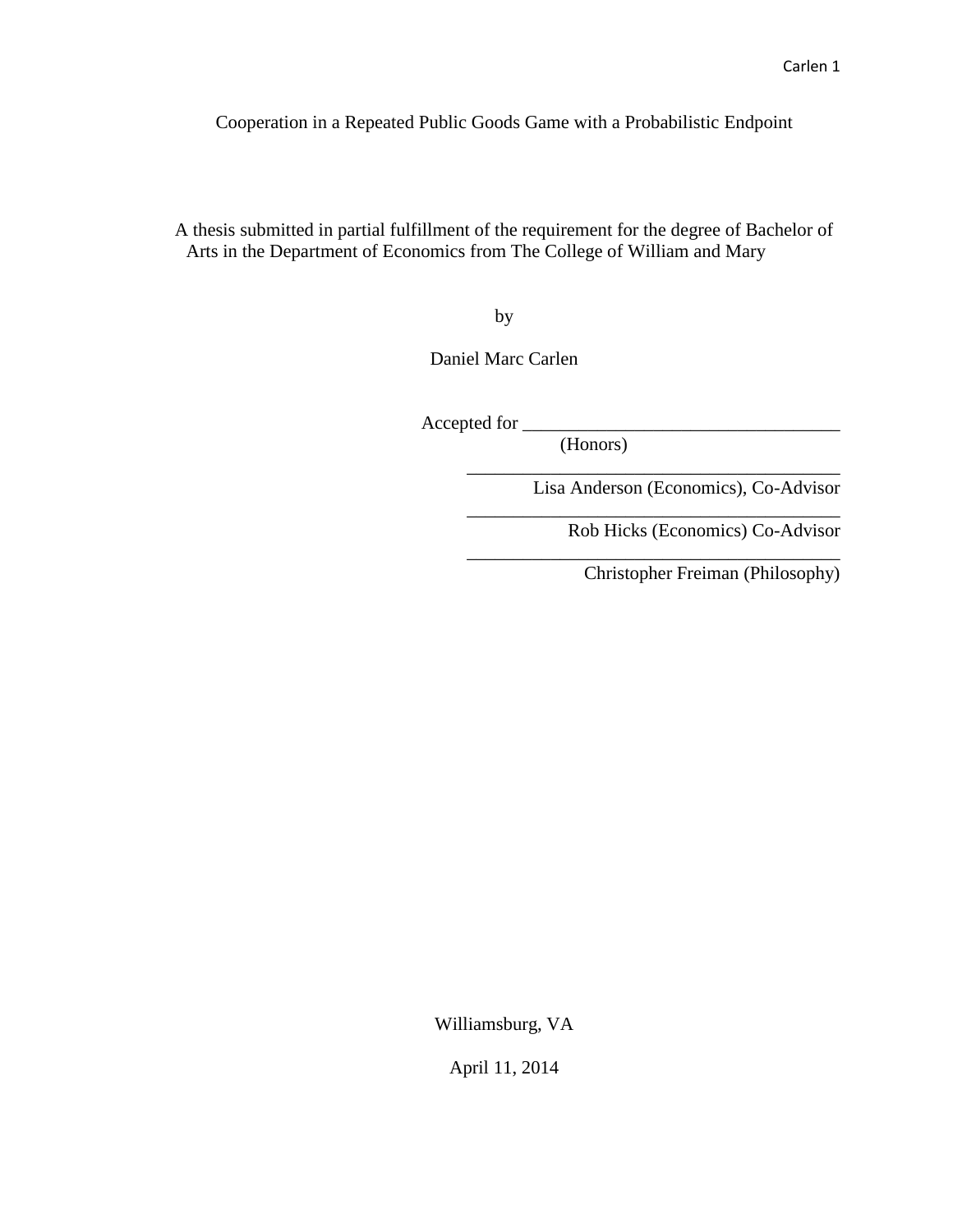### Acknowledgements

- Professor Lisa Anderson, the single most important person throughout this project and my academic career. She is the most helpful and insightful thesis advisor that I could have ever expected to have at William and Mary, going far beyond the call of duty and always offering a helping hand. My lessons from you far exceed the classroom. Words cannot express my gratitude
- Professor Rob Hicks, who generously provided me with the knowledge to complete the econometric analysis of this project. Both his contribution and constructive criticism was invaluable, helping me achieve my goals in a relatively short amount of time.
- Koch Foundation Charles G. Koch Charitable Foundation, whose generous financial support allowed this project to become a reality and to be carried out to its full capacity.
- Andy Tursack, who was my research assistant for the experimentation process, and who never hesitated in telling me what he thought and what should be improved. He is my friend both in this experiment and outside, always providing a helping hand when I need it the most.
- Professor Sean Tarter, who along with providing me the with the educational background and inspiration that led to the development of the Parameterized Delta Hedged Public Goods Model, has provided me and has continued to provide me with timeless wisdom on every topic, from economics, philosophy, mathematics, and beyond.
- Professor Lisa Anderson's Research Methods Class, who had helped run half the experimental sessions and provided this project with invaluable data. Their contribution is immeasurable, and I owe a personal thanks to each and every one of the classmates.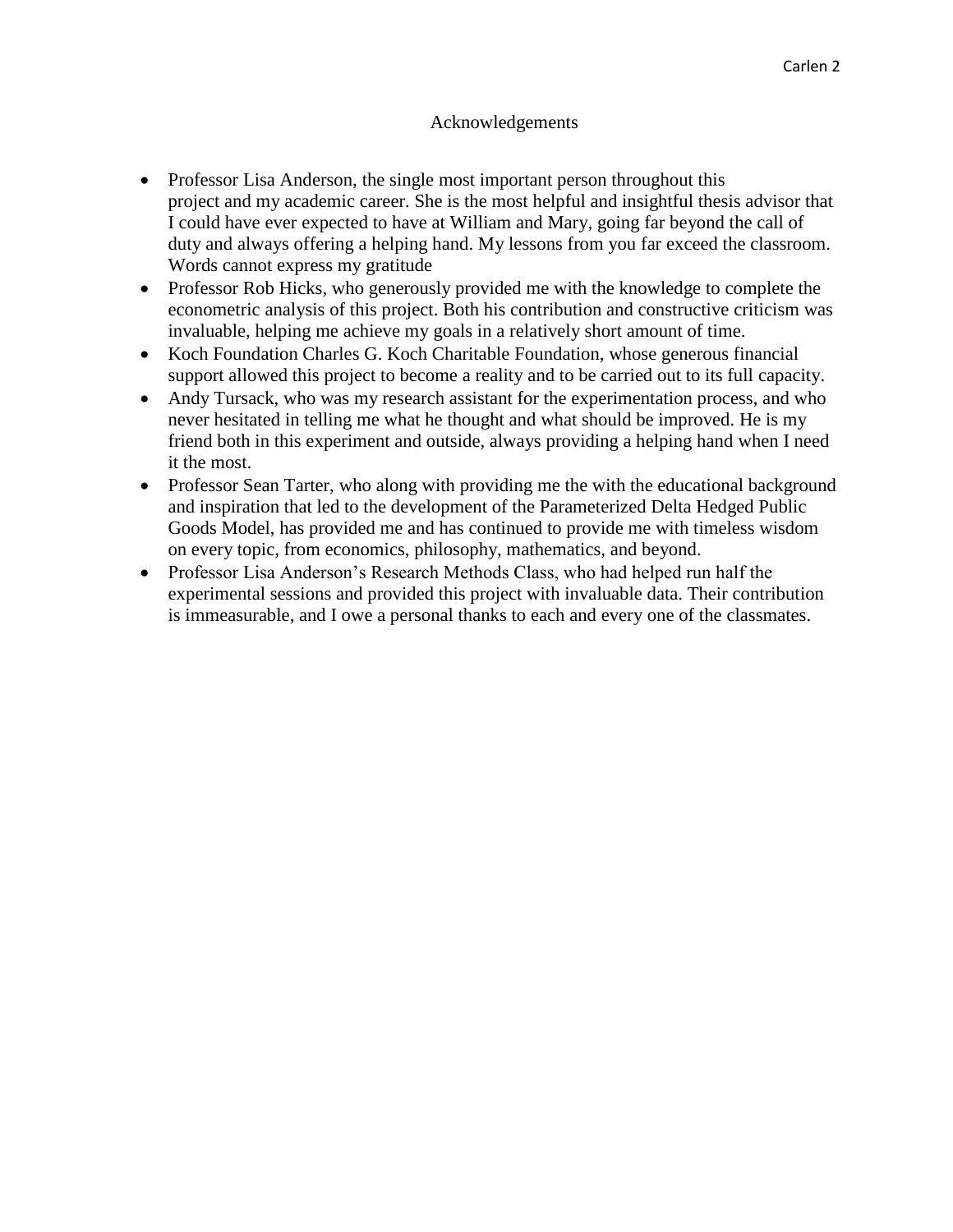### **Introduction**

In our experiment, we have a multiple-round public goods game but with a probabilistic endpoint. This changes the Nash equilibrium, such that cooperation is the new equilibrium strategy. The experiment consists of two treatments, one with a single round per session (called the intertemporal treatment), and the second with multiple rounds per session. Experimental results suggest that contribution was indeed positive and consistent provided a high enough probability of the game's continuation, but declined when probability fell.

Game theory suggests that players in public goods games will not cooperate under conditions when the endpoint is known. Rational agents do not assume other players would cooperate or otherwise reduce their payoffs to the benefit of other agents. This is most evident in typical prisoner dilemma games, as well as in applied prisoner dilemma games, such as public goods experiment, and the appropriately named "trust" games. Theory and experimentation have both indicated that under most circumstances, individuals are incentivized to cheat in public goods and prisoner dilemma games. The paradox, then, is that individualized incentives create lower collective payoffs.

The public goods game exemplifies the economic phenomena concerning cooperation and trust. Policy issues and social sciences concerning voluntary contribution, coordination, and cooperation are expressed as a fundamental public goods problem. Such problems are concerned with determining which conditions people cooperate and which institutions and environmental factors foster cooperation.

One example of public goods implications is the failure of motorists to voluntarily reduce their own carbon emissions. If every motorist did reduce the amount of gasoline they used, either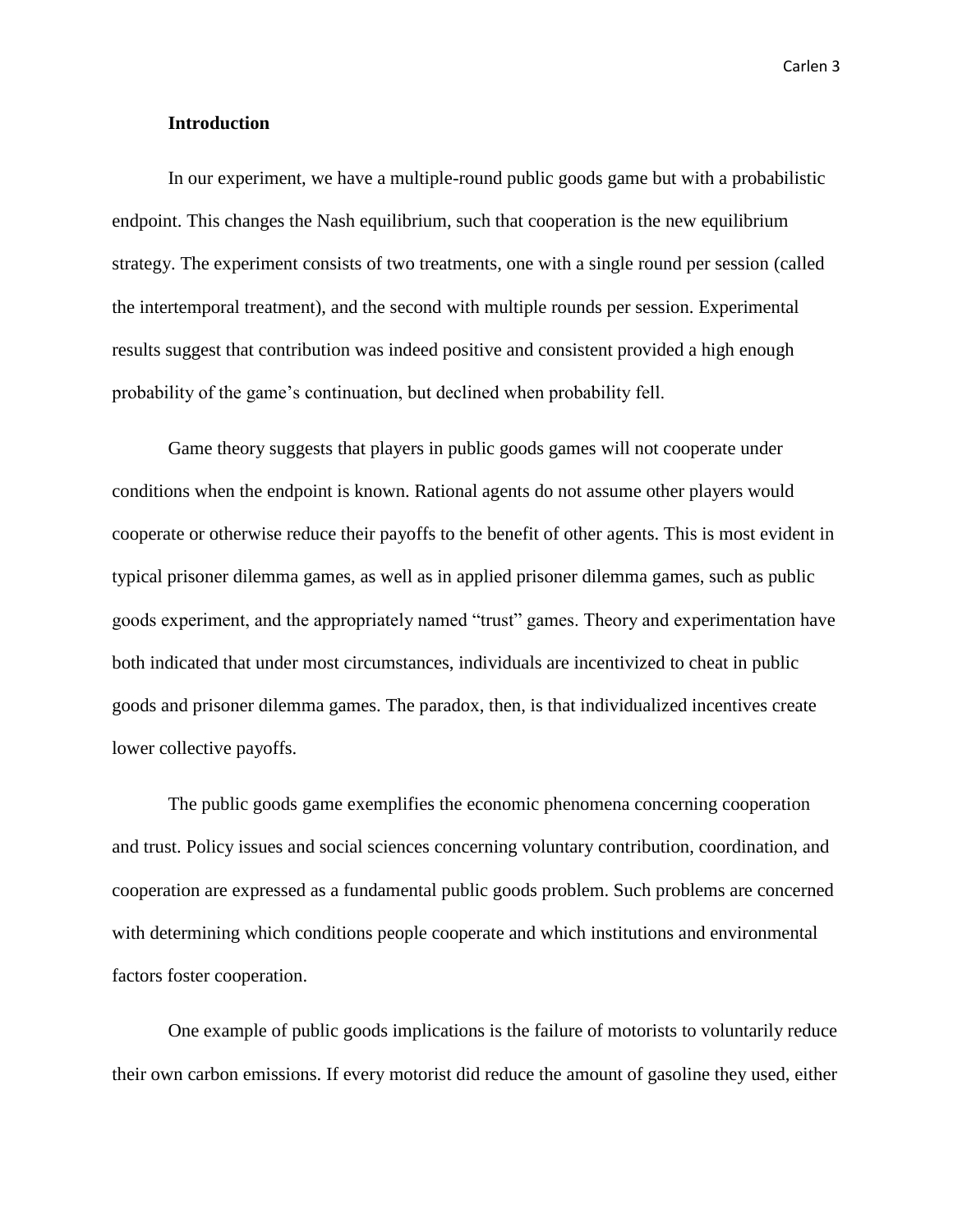by carpooling or by purchasing more fuel efficient cars, carbon emissions will decrease. But the individual motorist's costs would be higher than if that motorist were to do nothing and let everyone else change their behaviors to improve the environment. This is the "free rider problem," in which benefits are received collectively but the costs dispersed to each individual.

Most public goods games, however, have experimental settings that are disanalagous with this and other examples of real life public goods problems. One of the most significant differences is that every player knows the point at which the game ends in most experiments. Game theory, the study of strategic rational behavior, offers some theoretical insight into why the public goods problem occurs under these conditions. In a one-shot public goods game, each player ought to not cooperate, according to theoretical predictions. The reason for this is that a decision maker would maximize his earnings in this way, given the theoretical expectations of the other players. This reasoning, whereby a strategic decision maker takes into account the decisions of other players leads to the group of individuals to reach what is known as a "Nash Equilibrium."

Even in a multiple-round public goods game, theory does not change. To demonstrate this conclusion, Game theorists engage in "backward induction," where the Nash Equilibrium of the last round is determined first. In the last round, equilibrium is the same as the one-shot game, since no future losses due to defection are incurred. The equilibrium of the second-to-last round is then determined, and again, because no future losses are forgone, the dominant strategy is to not cooperate. Every round up to the first, then, carries the same strategy.

Such public good games with a known endpoint are common, but represent a departure from real world instances of public goods problems. Hence, the public goods games with this kind of boundary condition provide are limited in its insight to real-world application.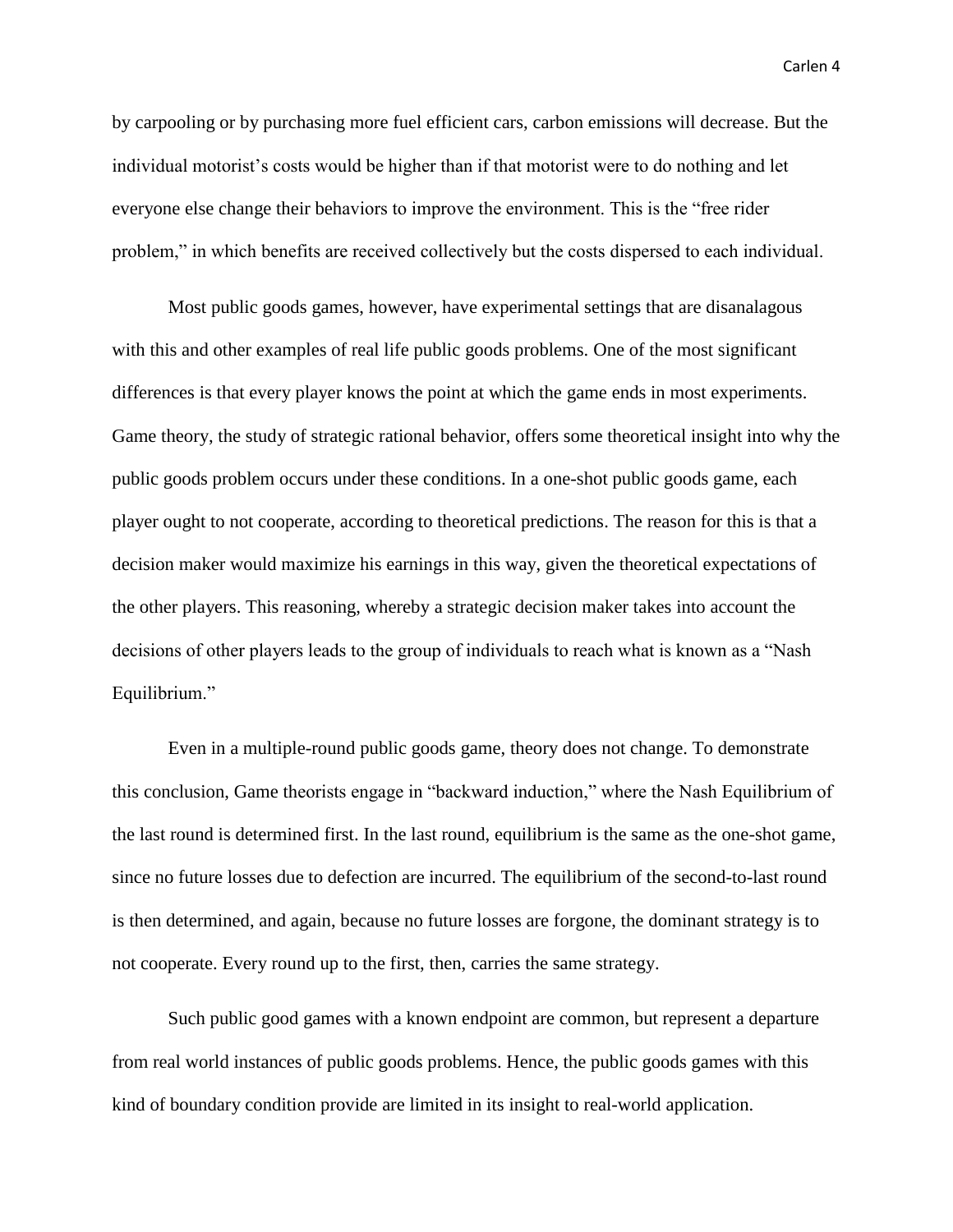Most public goods experiments do not study the effect of the boundary condition but instead the effect variation of group size, punishments, and information has on individual contribution. Ledyard (1995) provides an overview of public goods experimental literature with known endpoints up to the mid 1990's, starting with the influential early work undertaken in the area by Bohm (1972), where he set up a well thought out test "involving five different approaches to estimating demand for a public good." His conclusion after the data were analyzed was that people may be willing to contribute to the public good even if it is not in their selfinterest. This experiment suggested the emergence of a social cohesion, which we attempted to capture in our intertemporal treatment.

With several other works conducted by Robyn Dawes, John Orbell, and by their colleagues (Dawes 1980, Dawes et al., Orbell et al.), by Gerald Marwell and Ruth Ames (1979), and by Mark Isaac and James Walker (1988), the findings in this time period suggested that A)There is more contribution than predicted in the Nash Equilibrium for one shot-versions of the public goods game, but also B) If the players interact repeatedly over a number of rounds, then contributions often start out higher than the Nash equilibrium and decline over time as more players choose to "free ride."

Public goods experiments with a known endpoint but otherwise similar parameters to our own experiment demonstrate this decline as well. In Isaac et al (1998), Andreoni (1995b), and Croson (1996), experimental groups consisted of three or four people, as well as treatments consisting of ten or fifteen rounds. All three had treatments without punishments or other special parameters that would make comparison difficult. In all three, we find a free rider problem that leads to a decline in individual contribution.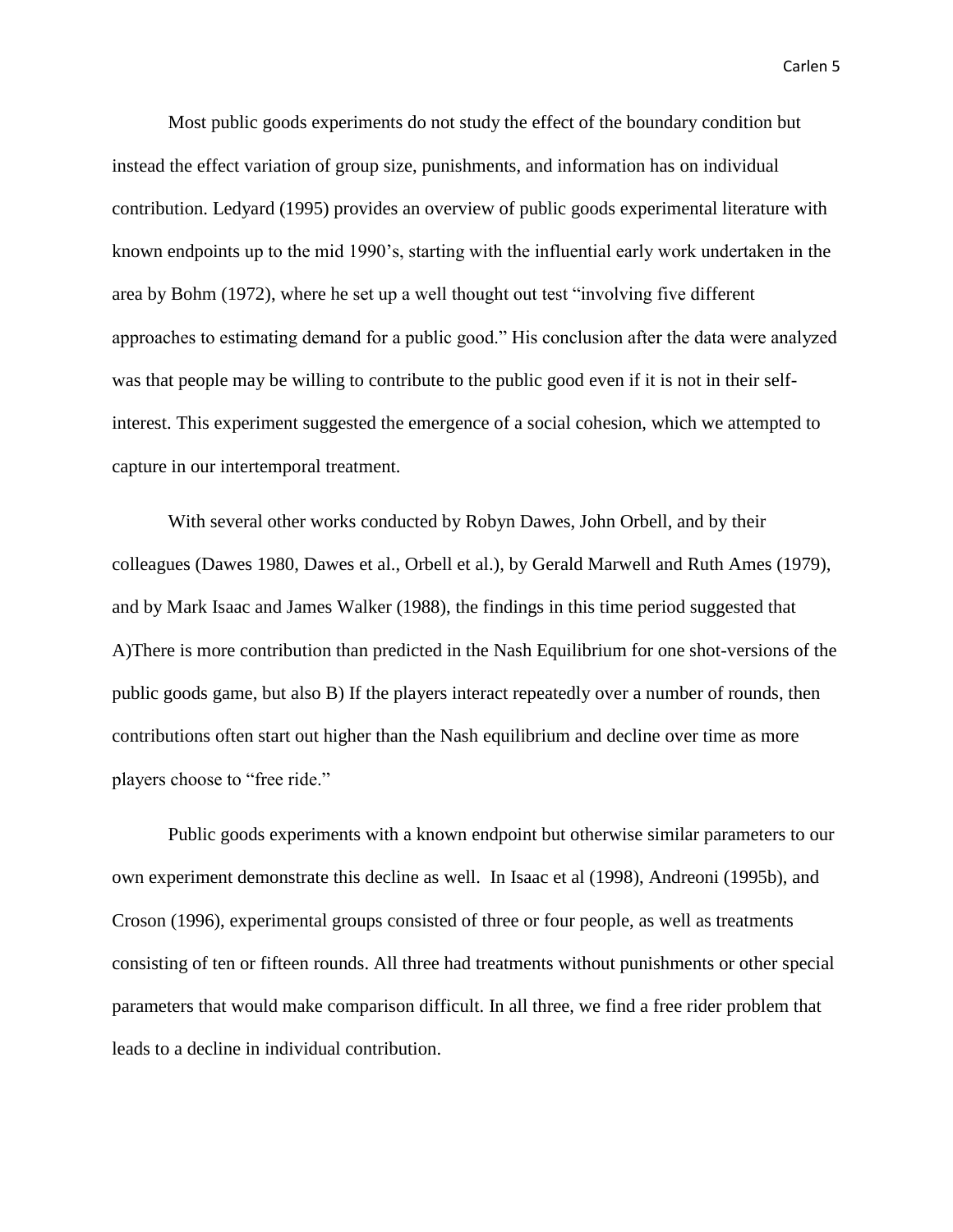Since Ledyard, public goods experiments explored the role of "conditional cooperation" Chaudhuri (2010) notes that much of the literature since 1995 has been concerned with establishing stable conditions to encourage cooperation. This was done with either punishments by monetary means (Fehr and Gachter 2000) or non-monetary means (Maschlet et al 2003). Methods to promote cooperation by allowing cooperation (Chaudhuri 2006) were also developed, and many of these methods were developed in the study of trust and prisoner's dilemma games.

Literature involving repeated public goods games with an unknown endpoint exist, but is sparse Cooperation or contribution to the public good can often be sustained under these conditions. Fudenberg and Maskin (1986), Friedman (1986), Raub (1988), and Taylor (1987) all demonstrate that if actors have an unknown time horizon and use a trigger strategy, then voluntary cooperation is possible.

Palfrey and Rosenthal (1994) was an early attempt to test whether a repeated public goods game resulted in higher individual contribution than a one-shot public goods game. Each game in the experimental treatment was repeated with a "random stopping rule," and found that this treatment consistently resulted in higher returns than the one-shot public goods game (which was the control). None of the players knew any details regarding this rule, and so the game is a noteworthy example of an early public goods game with an unknown endpoint.

Sell and Wilson (1999) also ran a public goods experiment with an unknown endpoint. While the paper was concerned with the effect of group punishment, their treatments were divided into *Required Grim* and *No Required Length*. The *Required Grim* treatment forced the subjects into a grim trigger strategy (that is, once a player defects, all players must defect), and hence other players were punished for defecting. The *No Required Length* allowed the subjects to behave in any way they prefer, and subjects were merely informed of their choices. In this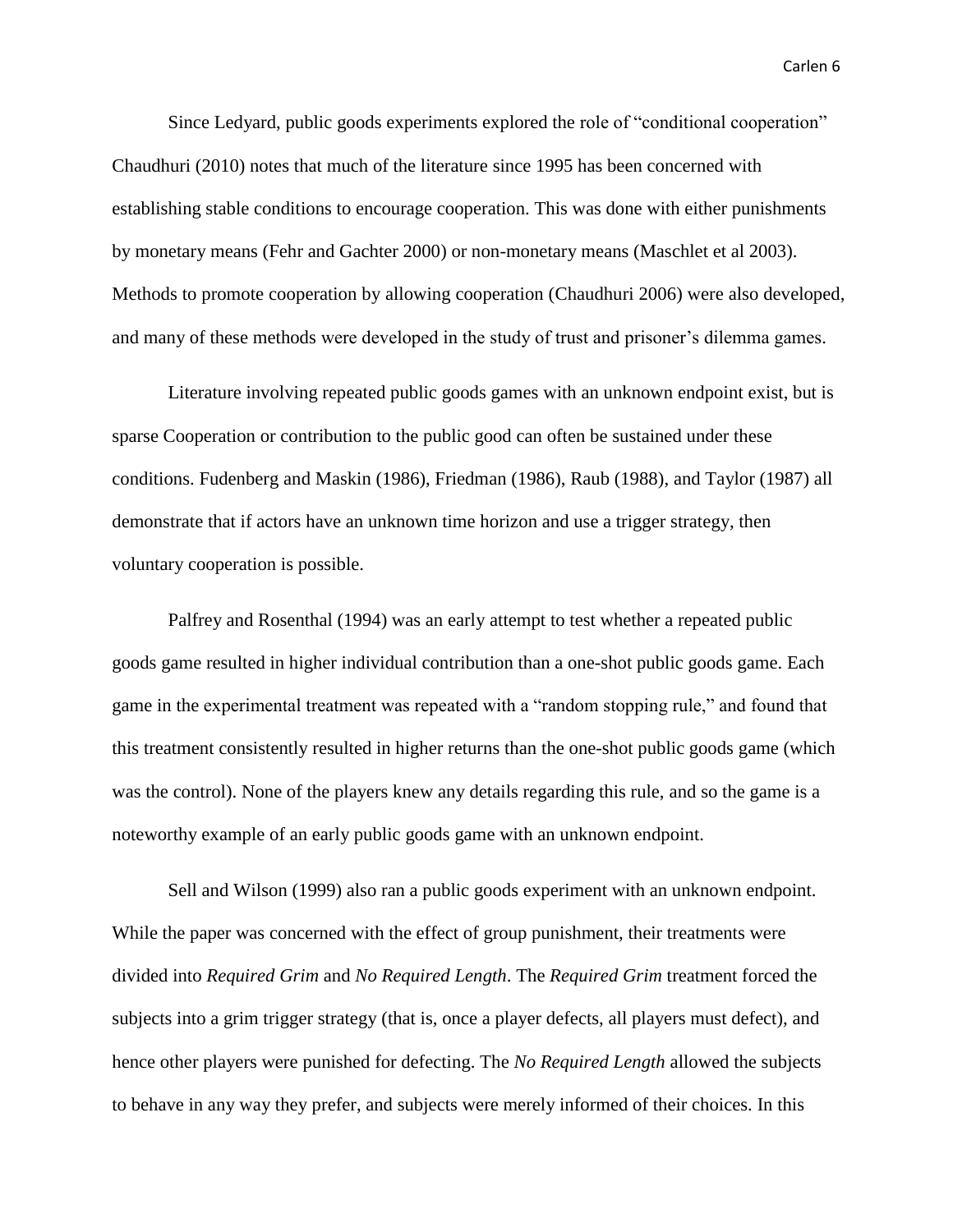treatment, conditions of the experiment were similar to ours, with contribution levels similar to our own. The results from this experiment will be compared to our results in Table 1.2.

In this treatment, subjects contributed on average 43 percent of their endowment to the public good. This is compared to 63 percent in the *Required Grim* treatment with the same discount rate. While a treatment with an unknown endpoint and punishment results in significantly larger contribution rates, a treatment with just an unknown endpoint results in approximately half of the average subjects' endowment being contributed.

Gonzalez et al (2004) conducted a public goods experiment with groups of three players. In any one period, each participant is endowed with 20 ECU (Experimental Currency Unit), and must privately decide how much to contribute to a public good, keeping the remaining ECU for herself. The experiment's control non-intertemporal treatments the *standard protocol* (SP), in which all three group members are publicly informed that the interaction will last for exactly 10 periods. In the *interval protocol* (PIP), each group member is aware that the interaction will last at least 8 rounds. In this game, Gonzalez et al found that when using the standard practice of publicly announcing a definite endpoint, participants tend to reduce the variation of cooperation levels across periods.

While public goods games have used unknown endpoints, there are not public goods experiments with probabilistic endpoints. For this reason, we examine trust and prisoner dilemma games with probabilistic endpoints. J. Engle-Warnick and Robert L. Slonim (2006), for example, use a probabilistic endpoint in their trust game experiment.

Their experiment consists of several "supergames" of forty sequentially repeated trust games divided in two parts. The first twenty games have indefinite length (i.e. an uncertain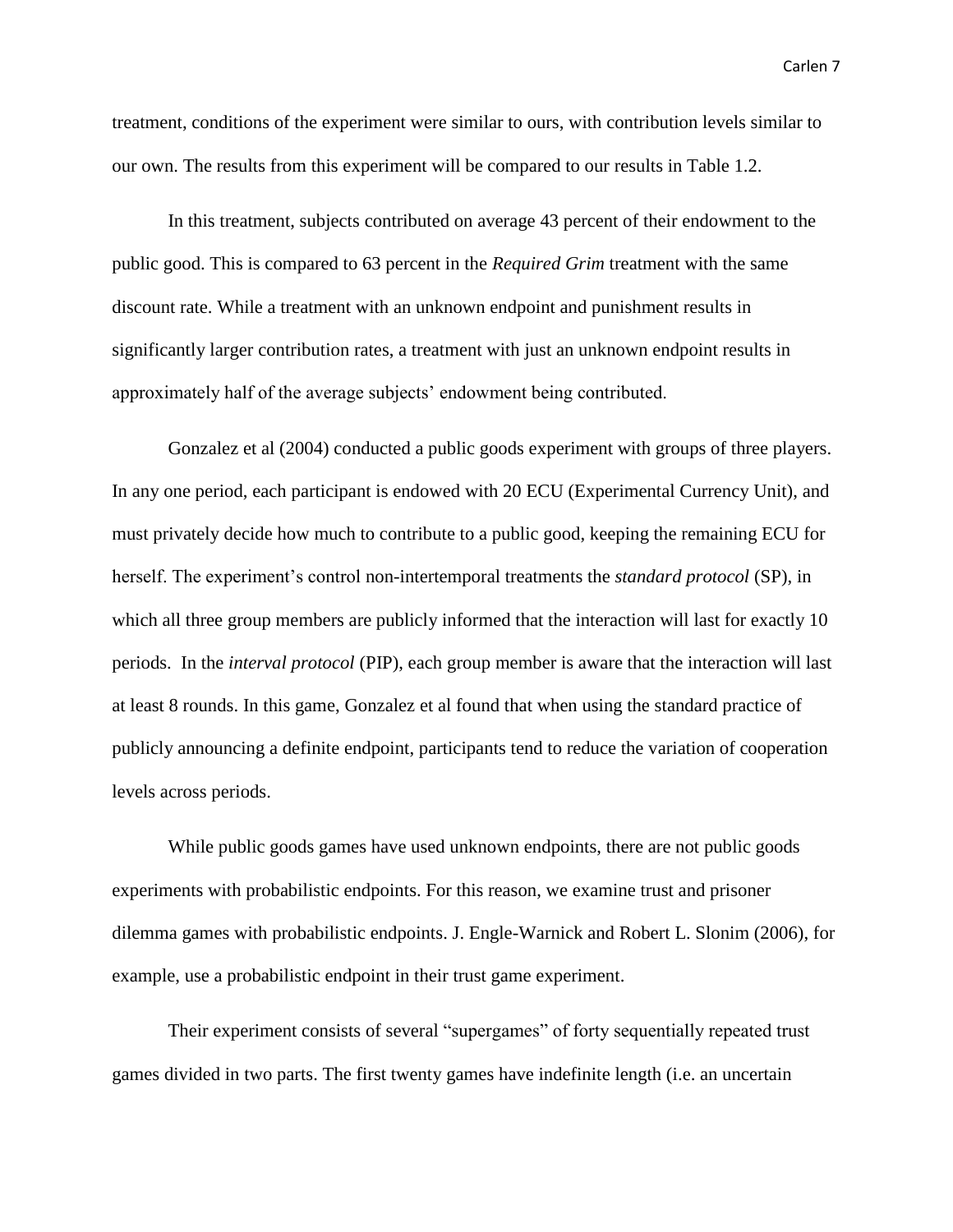number of rounds) and the last twenty have definite lengths (i.e. a number of rounds that is known with certainty). The first player then chooses between two actions: *Send* and *Don't Send.* . If they play *Don't Send*, the stage game ends and both players receive their endowment. If they play *Send*, their endowment doubles and is given to the second player. At this point in the stage game, the second player chooses between two actions: *Return* and *Keep*. If they play *Return*, the doubled endowment is split evenly between the players, and the stage game ends. If they play *Keep*, the second player receives the entire endowment. In the indefinitely repeated supergames, after each round there is a fixed probability that the game will end. When the supergame ends, subjects are randomly and anonymously re-paired with new opponents to play the next supergame.

The experimenters noted the tit-for-tat strategy employed by most subjects in the experiment. The vast majority of first players in round 2 play *Send* when the second player in round 1 plays *Return*. Within each supergame, trust and reciprocity declines between the first and second player, and the number of times Send and Return is played declines. But in each new supergame, reciprocity resets to a higher level. Under a probabilistic endpoint, the length of a trust game also is shown to have an effect on reciprocity, and does not diminish with experience.

Pedro Dal Bo conducted a similar experiment in "Cooperation under the shadow of the future: experimental evidence from infinitely repeated games," incorporating a prisoner's dilemma game, where subjects interacted anonymously. In half the experiments, the session has a known endpoint, and the other half, the endpoint is probabilistically determined. The experimenter writes that, the greater the uncertainty (that is, the lower the probability that the session will be terminated), the greater the level of cooperation. Cooperation was determined by percentage of subjects choosing to Push and not Pull. Bo finds that the greater the uncertainty,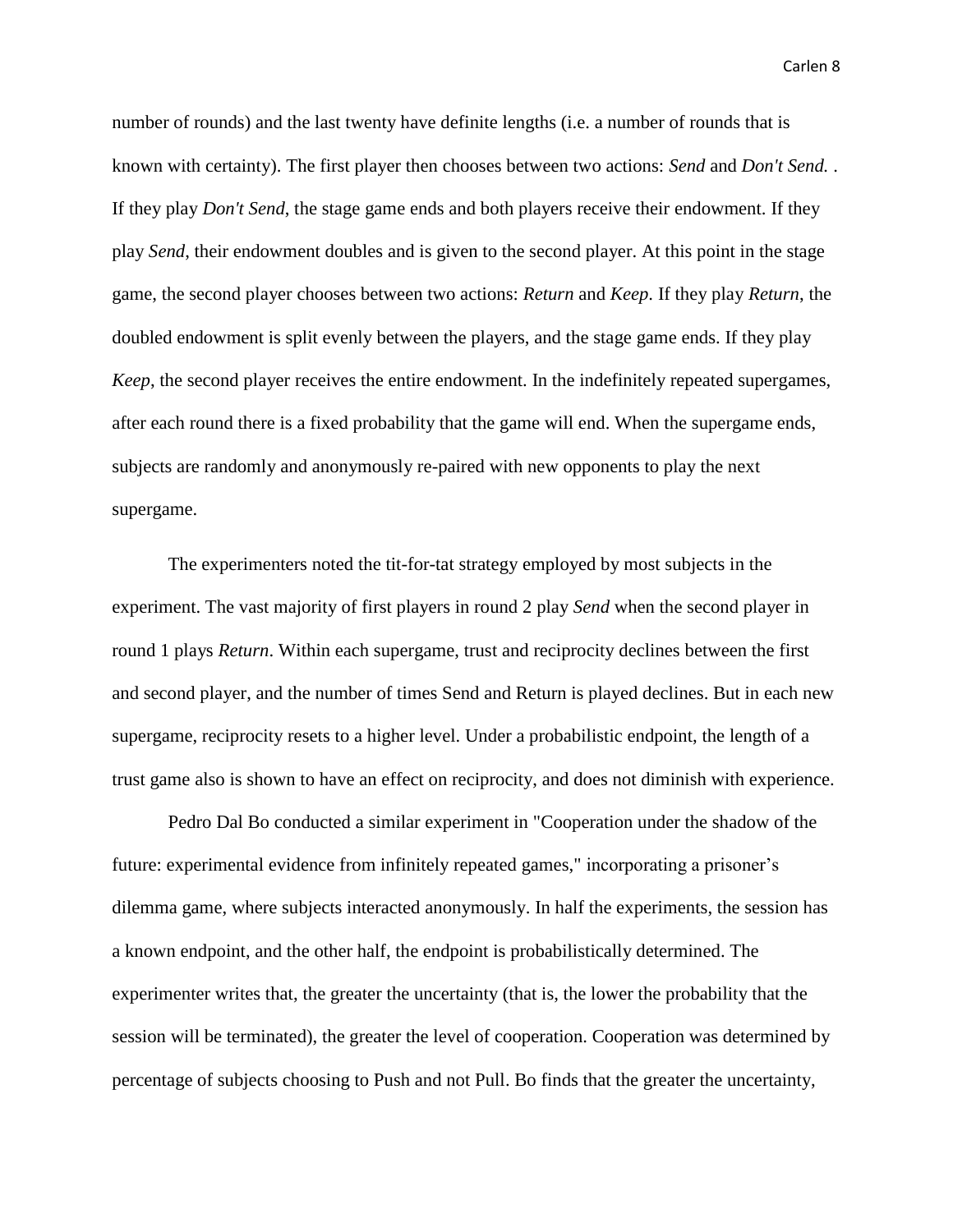the greater the level of cooperation. Just as with Warnick and Slonin (2006), the tit for tat strategy leads to subjects to cooperate due to increasing levels of uncertainty.

Tit-for-tat strategy is important in encouraging cooperation in trust games of indefinite length. This phenomenon allows, for instance, cooperation of randomized strangers to occur. "Cooperation among strangers: an experiment with indefinite interaction" by Gabriele Camera and Marco Casari examined how random subjects could cooperate in a prisoner's dilemma game, and the emergence of norms of cooperation in experimental economies populated by strangers interacting indefinitely and lacking formal enforcement institutions. 160 subjects were recruited from the University of Purdue and sessions were run at the Vernon Smith Experimental Economics Laboratory.

The experiment has four treatments differing in two dimensions. The first was the level of information available to each subject. Under *private monitoring*, subjects observed only their own history and under *public monitoring*, they observed the history of the whole economy. The second dimension was the method of punishment. In some treatments subjects could only punish by defecting, while in the *personal punishment* treatment, they could pay a cost to inflict a loss on their opponent. The experimenters describe that the availability of information on actions in the economy was set at one of three different degrees. First, subjects could be aware only of their own history (private monitoring, private monitoring with punishment) or of the history of the entire economy. Second, the history of the economy could be made available at an aggregate (anonymous public monitoring) or individual level (non-anonymous public monitoring).

Camera and Casari (2009) studied the qualitative impact of indefinite lengths, with a continuation probability, on cooperation among strangers in prisoner dilemma games. What is examined by Camera and Casari is that, under prisoner dilemma games of indefinite length,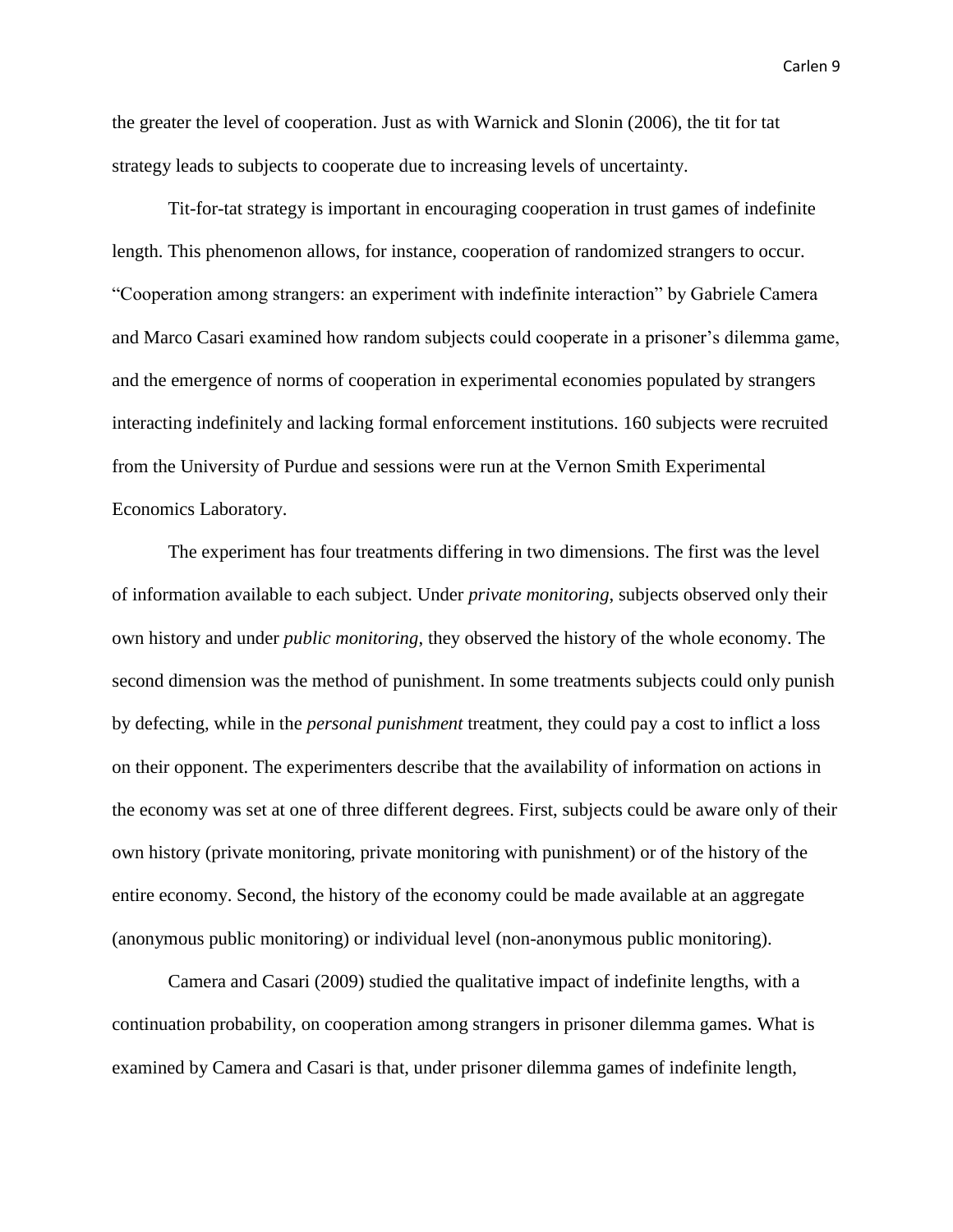cohesion emerges and the Nash equilibrium is higher. Even in anonymous settings, where players are unaware of what contribution other players make, cooperation can be sustained.

Normann and Wallace observed to what extent is uncertainty about the game endpoint crucial to the Prisoner's Dilemma game in terms of experimental evidence in "The impact of the termination rule on cooperation in a prisoner's dilemma experiment." The game consisted of four treatments. In treatment Unknown, the length of the experiment (28 periods) was not mentioned to the participants and the instructions merely said that the experiment would last at least 22 periods. In RandomLow, the instructions said that the experiment would last least 22 periods, and then the experiment would continue with a probability of 1/6. In treatment RandomHigh, there were at least 22 periods and then the experiment would continue with a probability of 5/6. In all four treatments, the matching of participants was fixed over the entire experiment. There were 15 pairs per treatment.

The experiment demonstrated no significant difference in average cooperation rates among the four treatments. However, there is a significant and negative trend between number of rounds and cooperation in all rounds except Unknown. This indicated that the treatment Unknown was able to avoid what the experimenter referred to as the "end-game effect."

### **Experimental Design**

The experiment is a public goods game with a probabilistic endpoint and consists of two treatments, the non-intertemporal treatment and the intertemporal treatment. In the nonintertemporal treatment, players make their decisions for all rounds during one meeting, while in the non-intertemporal treatment, which consisted of two waves of experimentation, subjects meet multiple times and each meeting consisted of one decision round, and otherwise consisted of the same experimental parameters. In the non-intertemporal treatment, the sessions lasted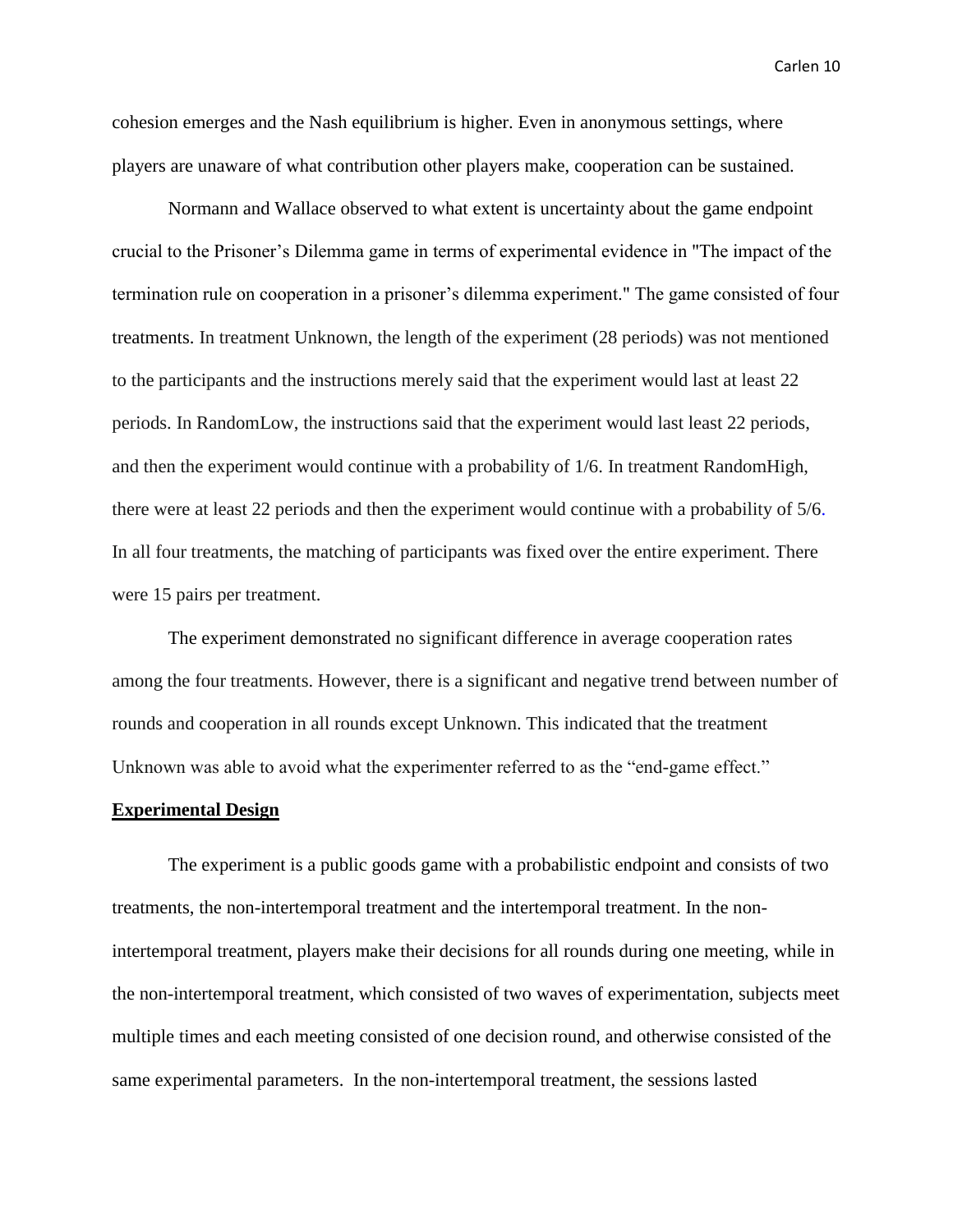approximately twenty minutes and subjects attended a session once every Tuesday, Wednesday, Thursday, and Friday. In the non-intertemporal treatment, 48 subjects were recruited and organized in groups of 4 from undergraduate classes at the College of William and Mary in Williamsburg, Virginia. Each player was given five dollars which he can either keep, and earn one dollar, or invest in the group's total investment, earning \$.50, knowing that every other player will also earn \$.50 for his investment and knowing that he will also earn \$0.50 for each token invested by other people in the group. After the end of every round, a die is rolled for each group. If the die lands on 1,2,3,4, or 5, then the designated group continues for the next round. If the die lands on a 6, then the experiment is over for that group. Given the limited amount of money available for this experiment, it was sometimes necessary to increase the probability of the experiment ending for a given group from one-in-six to five-in-six, in order to end the experiment quickly. This was done due to the exceeding level of contribution exhibited by subjects in the non-intertemporal treatment. This was used at the end of Round 5 in both waves of the non-intertemporal treatment, and in two instances in the non-intertemporal treatment.<sup>1</sup>

Because the public goods model includes risk (in the form of conditional cooperation) and uncertainty (in the form of others' investment), subjects' risk preferences may play a role in decision making. In our model, we measure risk preferences in two distinct ways. The first is through a lottery choice economics experiment designed by Holt and Laury (2002) with real monetary payoffs. This lottery-based decision making exercise measures agent-specific risk tolerance, and is conducted at the beginning of the experiment. The second is through a series of survey questions framed around an agent's reaction to various hypothetical scenarios and

 $\overline{\phantom{a}}$ 

 $^1$  A total of 41 subjects, or 7.9% of all observations, were affected by this increase in the probability of termination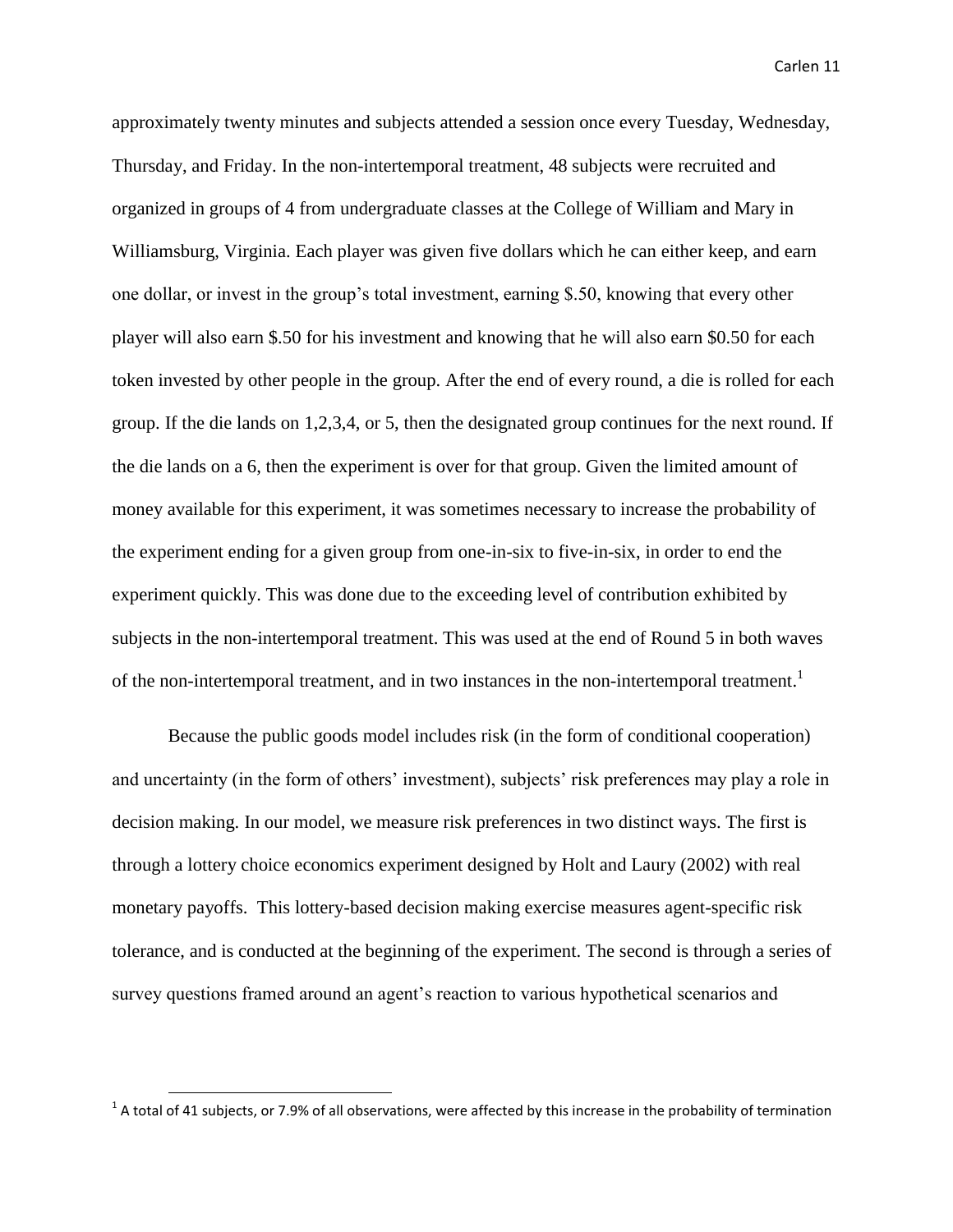frequency of participating in risk-oriented behavior such as wearing a seatbelt or gambling. A copy of the survey questions may be found in Appendix A.

### *Lottery Choice Risk Tolerance Game*

 In the Holt and Laury (2002) design, subjects make ten decisions between Options A and B. Each option comprises of two possible payoffs, with a probability assigned to each payoff. Option A is the "safer" choice because there is less variance between the two payoffs than in Option B. The payoffs assigned to each option are fixed but the probability of receiving a higher payoff in an option increases moving from decision number 1 to 10. In decision 1, the high payoff is selected if the number generated by the ten-digit random number generator is 1 and the low payoff is paid if the number generated is 2-10. In decision 2, the higher payoff is chosen if the number generated is 1 or 2 and the low payoff is chosen if the number generated is 3-10. By decision 10, the choice is between amounts of money that are fixed, either the high payoff or the low payoff. Because of this, we disregard subjects who choose B over A in decision 10, since they are choosing a low payoff over a high payoff, which suggested that they did not understand the game. A full copy of the experimental instructions may be found in Appendix B.

The decision where subjects switch from the safe option to the risky option can be used to categorize their risk tolerance. Subject's decisions in the experiment are used to define a range of values for the coefficient of relative risk aversion (CRRA). In the regression analysis, we use the mid-point of the range for the CRRA. Holt and Laury (2002) report ranges for a utility function of constant relative risk aversion in their paper. A value for the mid-CRRA that is less than zero indicate risk-seeking preferences, values that are greater than zero indicate risk aversion, and a mid-CRRA that is equal to zero indicates risk neutrality. Empirically, these designations conform closely with our intuitions regarding risk behavior. For instance, subjects that choose Option A in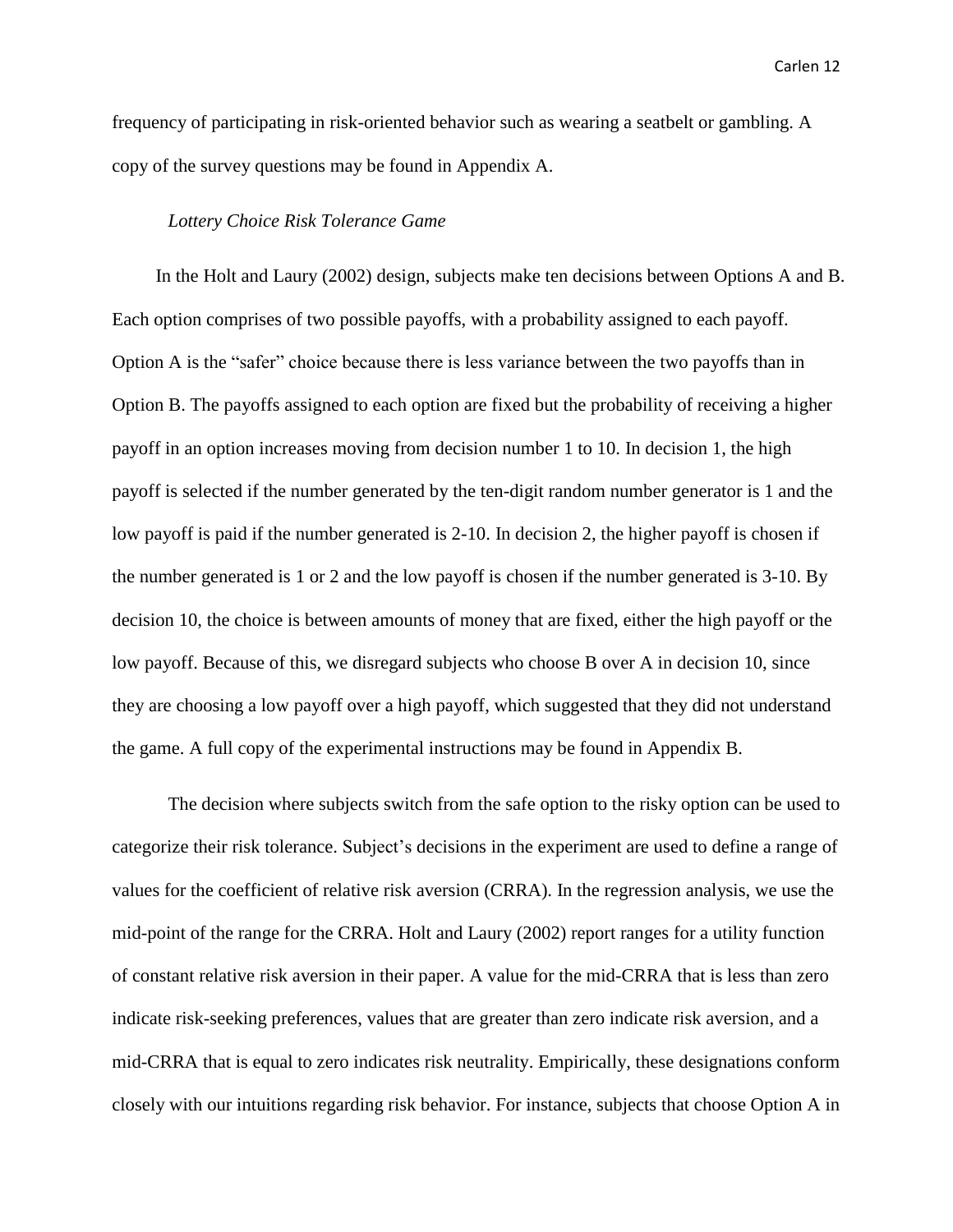the first four decisions are generally considered to be risk neutral. Subjects that choose Option A more than four times are generally risk averse, and a risk-seeking (or risk "loving") subject will choose the safe option fewer than four times.

 All subjects completed the risk preferences experiment at the beginning of the session. Once subjects completed all 10 decisions, one decision was randomly chosen for payment using a number generator. In the first treatment, subjects and were paid after completion of the public goods experiment and the final survey questions.

### *Survey*

 Subjects were asked to complete a survey with demographic and behavioral information, such as volunteering contribution. Some of this information was used in order to control for heterogeneity in our data. This included gender (1 represents male, 2 represents female), number of friends involved in the experiment, whether they volunteer for social or environmental causes, religious and political affiliation, and major (different numbers were associated with the various qualitative answers each individual gave). A selected number of relevant survey questions used in this study can be found in Appendix A.

### **Theoretical Expectations**

Theoretical expectations for an infinitely repeating public goods game were designed on the basis of an infinitely repeated prisoner's dilemma model. Not all public goods games have a boundary solution, but since our public goods game is modeled as a prisoner's dilemma game, we will treat the other three as a monolithic unit that is either absolutely cooperating or defecting, then we can find the Nash equilibrium for the infinitely repeated public goods game by finding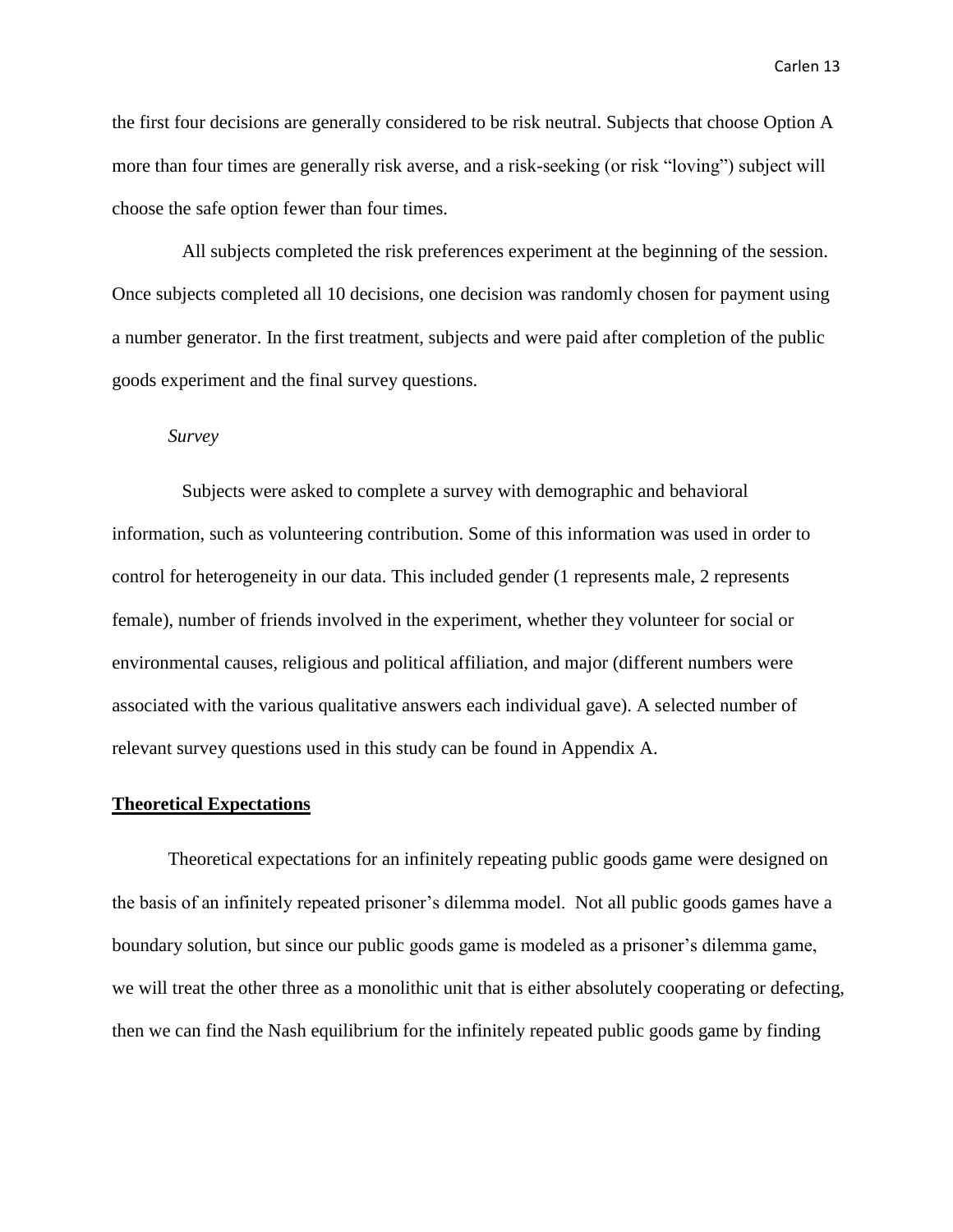the Nash equilibrium of the prisoner's dilemma game with the same parameter. Hence, the prisoner's dilemma game would be as follows:

|           |           | Cooperate | Defect    |
|-----------|-----------|-----------|-----------|
| Players 1 | Cooperate | 10,10     | 2.5, 12.5 |
|           | Defect    | 12.5, 2.5 | 5,5       |

Each player can only cooperate or invest in this model, and can only base his strategies on two alternatives: either all other players cooperate, or none of them do. In this model, there is a higher collective payoff brought about by all players cooperating, and therefore cooperating would be a more efficient strategy. However, defecting while the other players cooperate provides higher individual payoffs, and hence under conditions with a known endpoint, we can expect widespread defection. However, under the circumstances used in our treatments, each player could conform to one of two potential strategies. The first, the *grim strategy,* a player cooperates for as long as the other player (in this circumstance, players) cooperate, but as soon as the other player defects, the first player begins to defect for the remainder of the game. In the context of the public goods game, this means that if any of the three players defects, the first player takes notice of the free rider, and ceases cooperating.

The second strategy is referred to as the tit-for-tat strategy. In this circumstance, a player simply follows the strategy employed by the other player in the previous round. For simplicity, we can assume that all players follow the same strategy. For this reason, whether we assume that each player follows the tit-for-tat or grim strategy has little practical implication, since a tit-for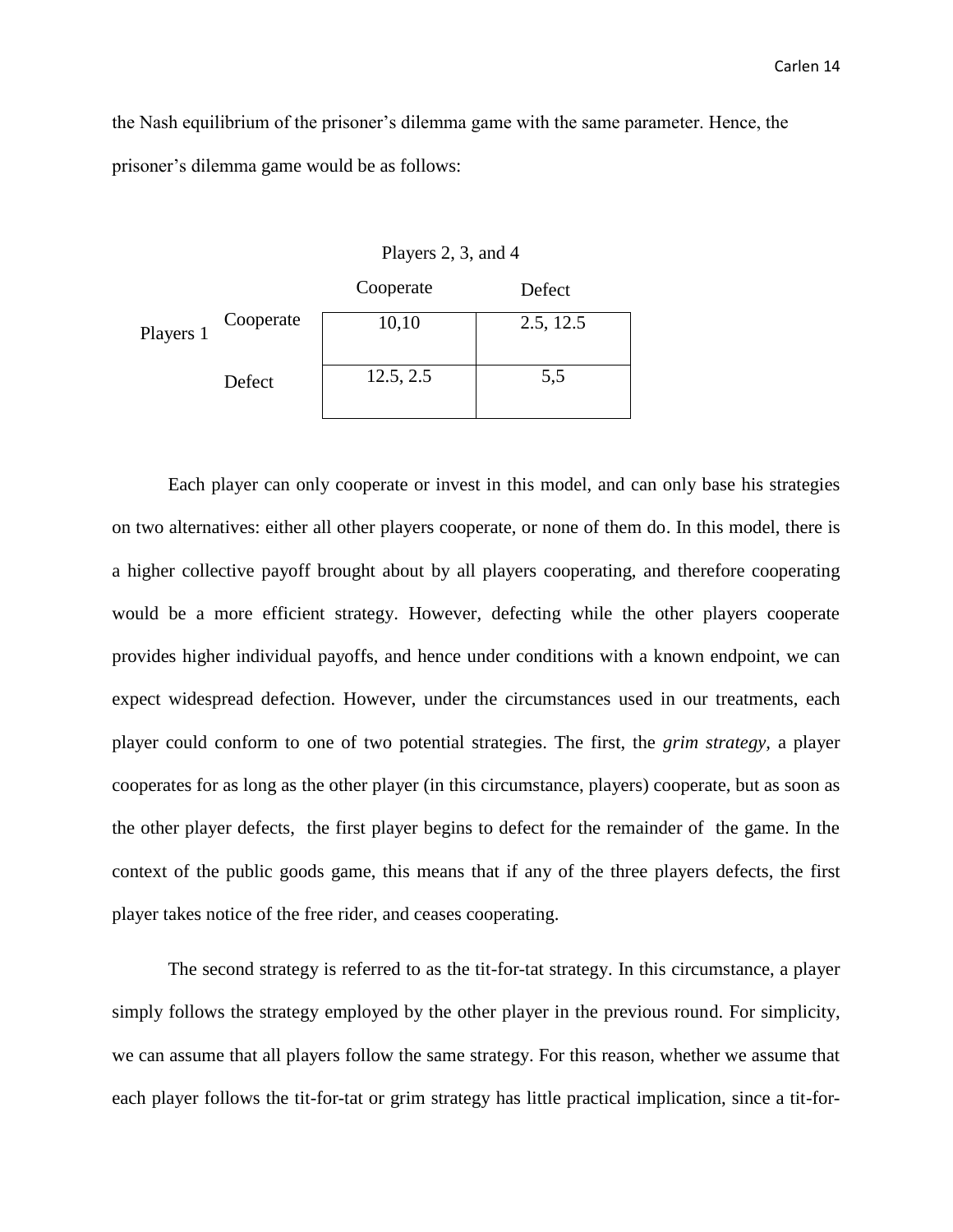tat strategy is effectively also a grim strategy, and there are no differences in payoff outcomes. If each player is operating under the tit-for-tat strategy, then one player defecting will lead to the others defecting, which results in the first player defecting in response, thus creating a feedback loop that appears to be identical to the grim strategy.

The game continues to the next stage with probability 1-p and stops with probability p. Using the probability p, we can determine the payoff to which a given strategy converges to. The probability of the session continuing discounts the expected value of all future earnings, and hence we can theoretically represent the expected value convergence as:

$$
V^{A} = \pi_{1} + \delta \pi_{2} + ... + \delta^{N-1} \pi_{N} + ... + \delta^{\infty} \pi_{\infty} = \pi (1 + \delta + \delta^{2} + \delta^{3} + \delta^{4} + ... + \delta^{\infty})
$$

Where  $\delta$  is the discount factor exhibited by each additional round, and  $\pi$  representing the payoff before expected value estimations and is constant across all periods.

With five tokens, the strategy (Cooperate, Cooperate), which we shall refer to as the *Reward* (R), gives each player a payoff of 10. Since the probability of the experiment terminating in the given round is (5/6) The expected payoff for cooperating for all rounds converges to:

$$
R(1+\delta+\delta^2+\delta^3+\delta^4+\ldots+\delta^\infty)=R/(1-\delta)=10/(1-(5/6))=59.998\approx 60
$$

The expected payoff for cooperating is now compared to the expected value of defecting on the value gained from one player cooperating and the rest defecting (represented as the *Temptation*, or T) compared to the result if everyone defects (represented as the *Punishment,* or P). The T value would be 12.5, while P would be 5. The expected payoff for defecting for all rounds converges to:

$$
T + P(1 + \delta + \delta^2 + \delta^3 + \delta^4 + \ldots + \delta^\infty) = T + P\delta/1 - \delta = 12.5 + (5(5/6))/(1-(5/6)) = 37.49
$$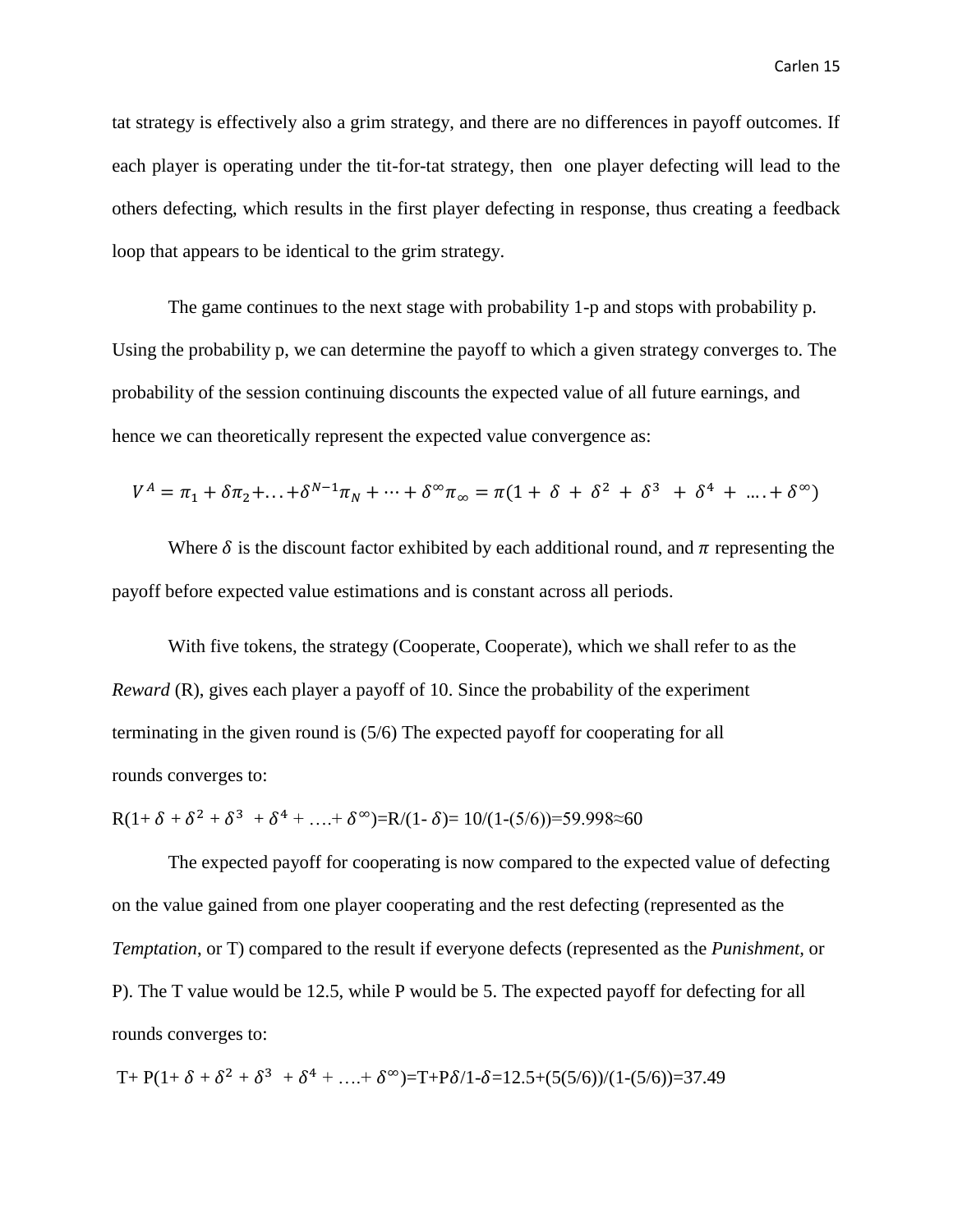Since the expected value of cooperating exceeds the expected value of defecting, the Nash equilibrium has the players cooperating indefinitely. It must be noted that in this theory, we assume all players use the grim trigger strategy. We assume that players either completely cooperate or completely defect, even though in the actual experiment, they would likely pursue a mixed strategy. However, the theory does hold even when players can use mixed strategies if we assume that the strategy to cooperate consists of any positive amount (1-5 tokens).

After round five in the non-intertemporal treatment for both waves, as well as in two sessions in the non-intertemporal treatment, we raised the probability of the game ending from one-in-six to five-in-six. The probability of the session continuing fell from .83 (83%) to .167 (16.7%), and therefore the Nash equilibrium changes. The expected payoff for cooperating for all rounds converges to:

$$
R(1+\delta+\delta^2+\delta^3+\delta^4+....+\delta^\infty)=R/(1-\delta)=10/(1-(1/\delta))=12
$$

The expected payoff for defecting for all rounds converges to:

T+ P(1+  $\delta$  +  $\delta$ <sup>2</sup> +  $\delta$ <sup>3</sup> +  $\delta$ <sup>4</sup> + ....+  $\delta$ <sup>∞</sup>)=T+P $\delta$ /1- $\delta$ =12.5+(5(5/6))/(1-(5/6))=13.5

Hence, under these circumstances, the Nash equilibrium has the players defecting indefinitely.

### **Results**

During the experiment for the non-intertemporal treatment, we had experienced subjects not attending the experiment in later rounds. In order to maintain the groups that they had left, we had replaced their contributions with robot players, in order to continue the same incentives for the subjects still involved in the experiment. These robot players were calculated on the basis of the average contribution by the other players, and were removed from the data once analysis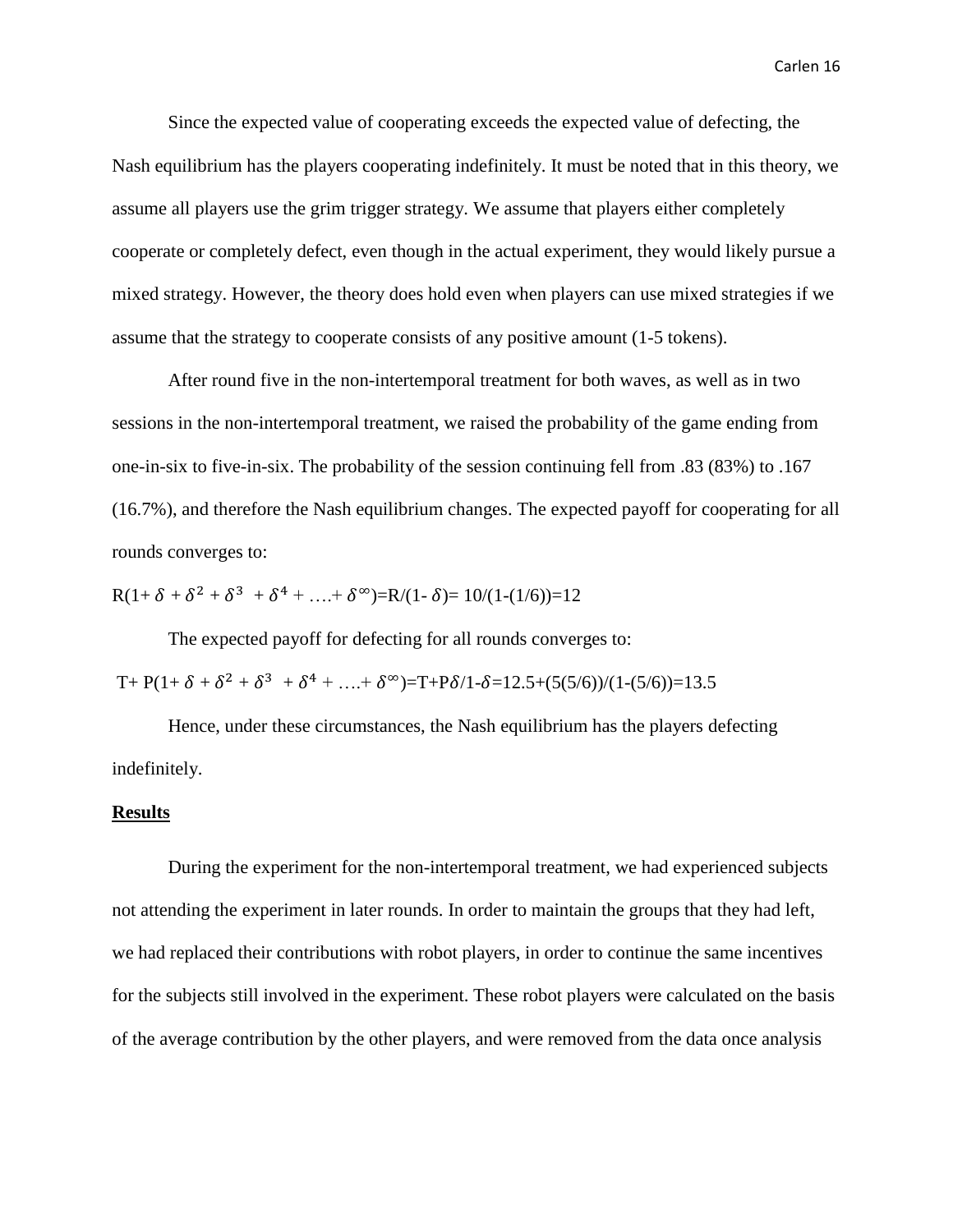had begun, and therefore only the actual player contributions were examined in the econometric analysis.

At the same time, we made a few errors in the beginning of the first wave of the nonintertemporal treatment, where we did not provide the subjects with information on group investment. This was due to my relative inexperience in the process of running the experiment, but as examined in the econometric analysis, the effect size of these errors (as a function of Treatment) were not significant enough to alter the contribution rates in a significant way.

We've included a table of summary statistics that compare our experiment with experiments that contain at least one treatment that is analogous to our experiment in some way, such as including four subjects per group and where a token invested is worth roughly .5 of a token kept. We cannot reasonably conclude on the basis of these comparisons that our experimental design is superior or inferior with regard to reducing free riding, but this provides a heuristic comparison nonetheless. Below we see that, compared to analogous experiments with known endpoints, we have relatively higher contribution rates.

As shown in Appendix D, total group investment was consistently positive across all rounds for all sessions while the probability for experiment continuing was 5/6 (.833). There were no indications of a downward trend in the mean group investment, which we would expect to see in a public goods experiment with a predetermined endpoint. When part II of the experiment was conducted and the probability of the experiment continuing fell to 1/6 (.1667), there is a downward trend in mean group investment in Wave 2 as well as the session run by Professor Anderson's Research Methods class (the probability change for part II occurred in Round 4 for waves 1 and 2, while for the Research Methods class, the change occurred in Round 11 for Group 10, and in Round 12 for groups 1 and 3).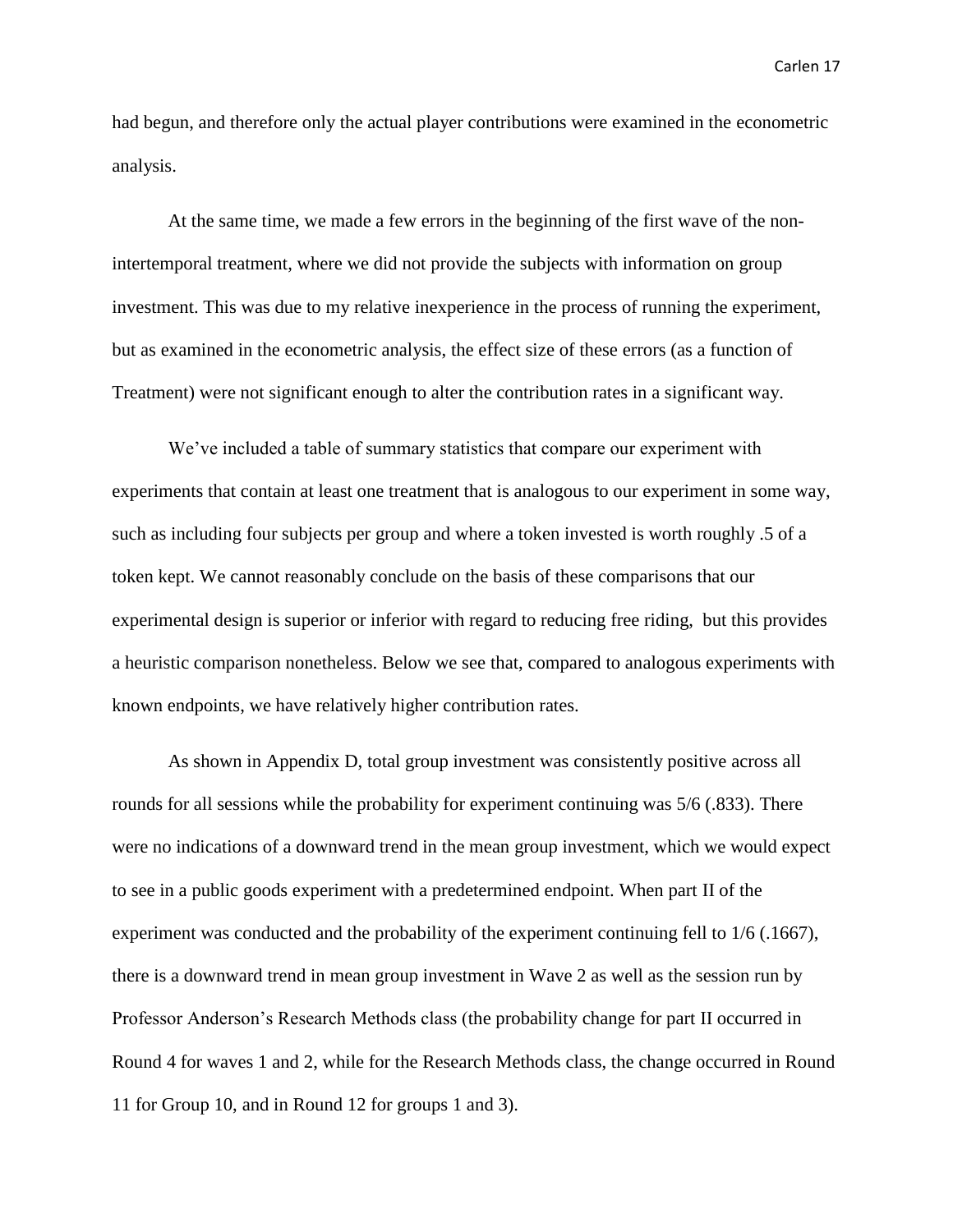Graphically, it would appear that the data supports our theoretical expectations that each subject would cooperate indefinitely as long as the probability for continuation was 5/6. When probability fell to 1/6, investment began to decline. However, econometric analysis will be necessary to determine the statistical significance of the relationship between contribution and the probability of continuation. The next section will also determine a statistically significant relationship between investment and any relevant variable, as well as a panel data and covariance analysis. In this section, it is important to explore how each variable affects the individual economic agent, and hence we will use individual investment as our dependent variable.

For both treatments, which together comprise seven sessions, we show a mean that is roughly half of each individual's total endowment, which as demonstrated by the data in Appendix D, remains consistent across several rounds until the probability of continuation drops. The standard deviation of the experiment is also relatively high, considering the total number of tokens each player has.

| Table 1: Summary Statistics |                   |       |                    |                           |
|-----------------------------|-------------------|-------|--------------------|---------------------------|
|                             | # of Observations | Mean  | 95% Conf. Interval | <b>Standard Deviation</b> |
| Carlen $(2014)$             | 590               | 2.285 | [2.145, 2.420]     | 1.723                     |

Below we compared the frequency of each token as a selected amount invested by each player under a high probability of continuation  $(P=5/6)$  and a low probability of continuation  $(P=1/6)$ . Under high probability of continuation, the most common number of tokens invested per round by each player was two, followed by zero. The next highest number was five. The distribution table below demonstrates skewness with regard to player's decisions. While this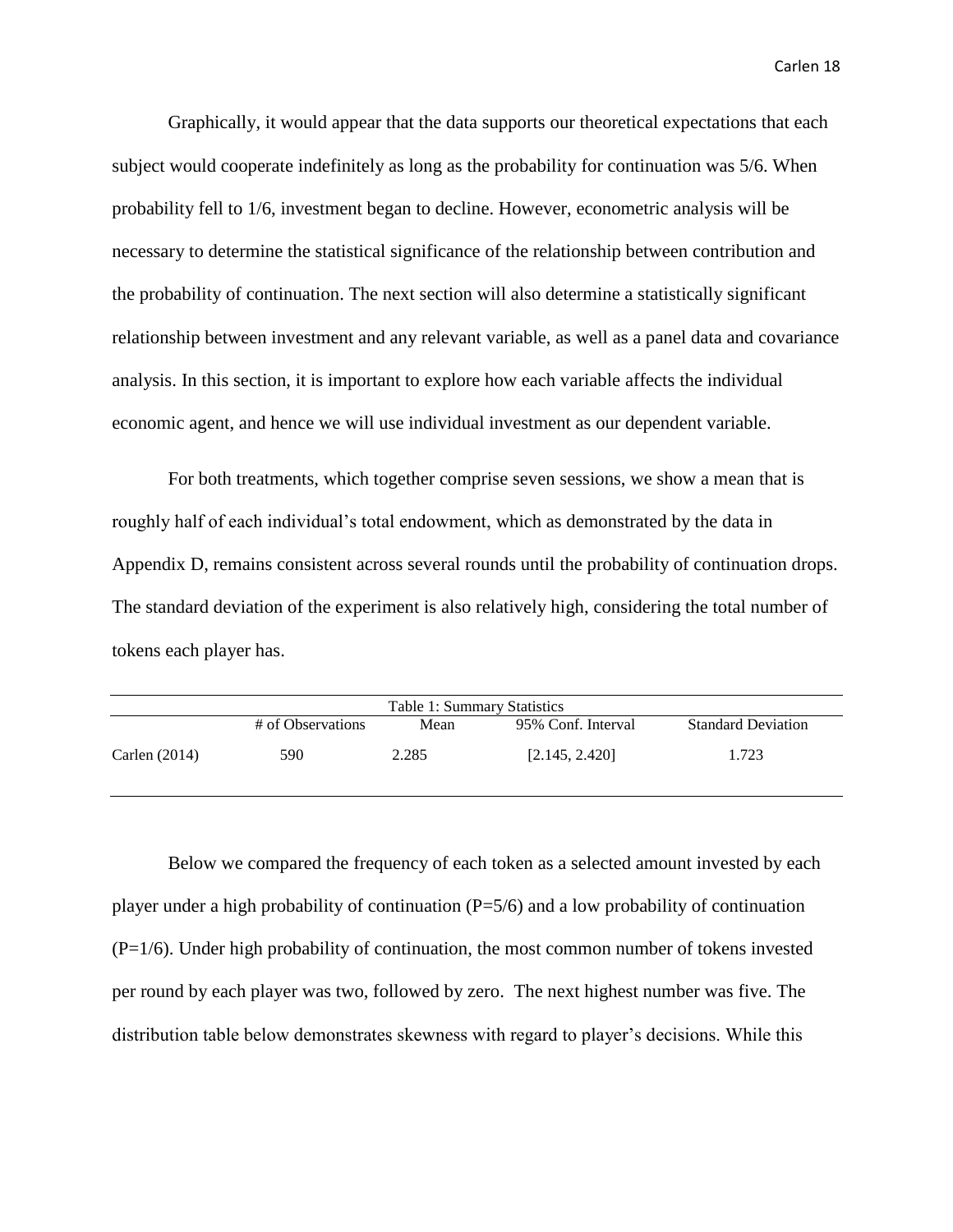gives some justification for our theoretical assumption that individuals will choose to either cooperate or defect, the table below shows players engaging in mixed strategies.

Under a low probability of continuation, the frequency distribution shows an even stronger positive skew. Although the sample size is much smaller, we see that zero was selected as the number of tokens invested the most frequently. The next highest was two. While we see evidence of mixed strategies under these conditions, the distribution was more concentrated due to lower contribution rates.

| Table 2: Frequency of Token Selected |  |    |  |    |  |           |
|--------------------------------------|--|----|--|----|--|-----------|
| Probability                          |  |    |  |    |  |           |
| $P = 5/6$                            |  | 'n |  | 80 |  | $Q^{\pi}$ |
| $P=1/6$                              |  |    |  |    |  |           |

Below I compare the mean invested, as a percent of total endowment, to experiments with a known, unknown, and probabilistic endpoint. Since there are no other public goods experiments with a probabilistic endpoint, the experiments used for comparison are of the trust and prisoner's dilemma game variety. The experiments selected were either similar to our experiment or had a treatment that was similar to our experiment. Experiments with punishments, variation in information disclosure, and public monitoring were not used. The number of observations depends on the number of decisions made by each subject. For instance, if one subject made three decisions in three rounds, that would be three observations. It is difficult to make strong claims from these tables, as the experiments still vary from ours, especially the trust and prisoner's dilemma games. However, the tables below provide a rough indication of our relative success in increasing cooperation in public goods games.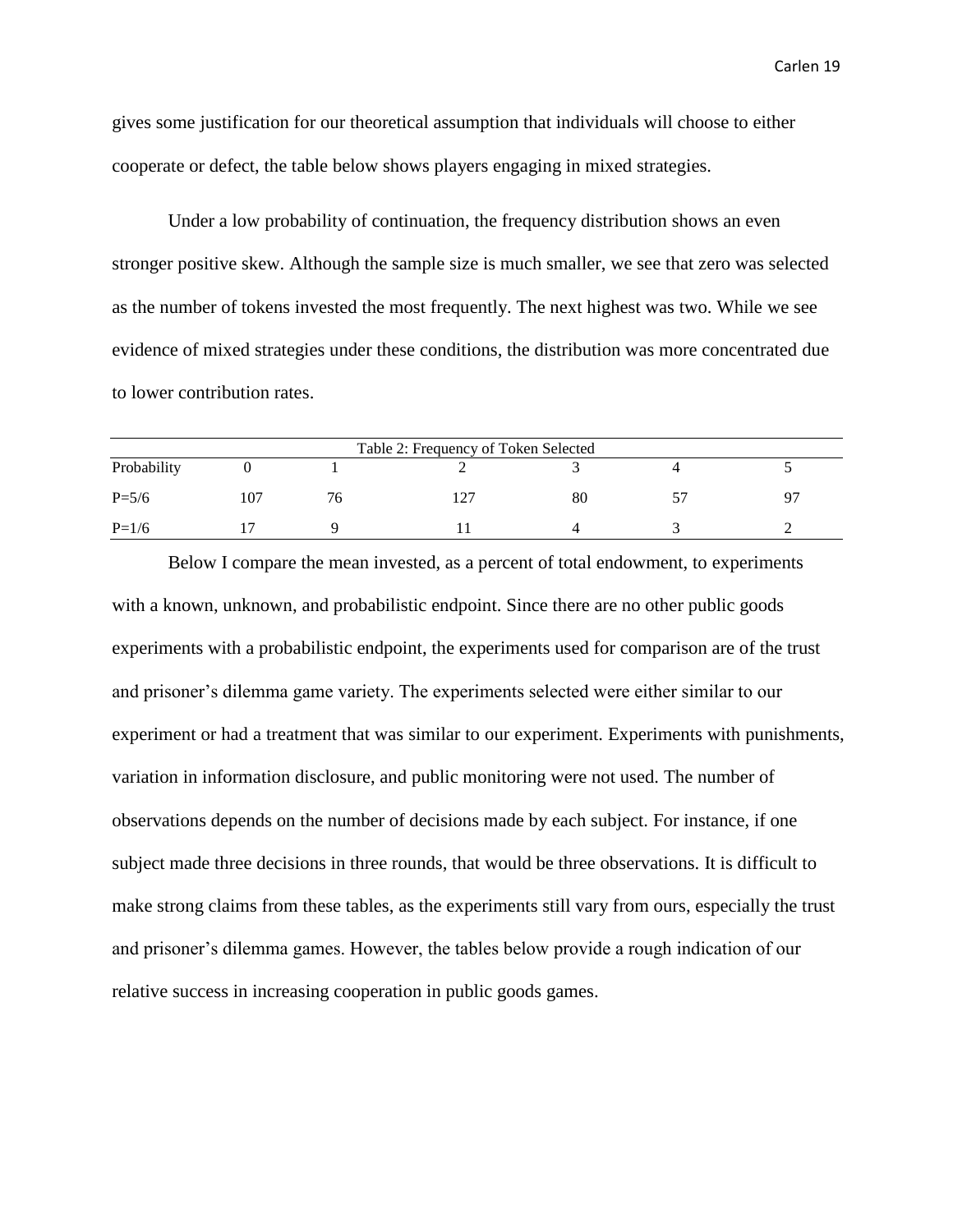|                        | Table 3.1: Data comparison against experiments with a known endpoint |                  |       |                    |  |
|------------------------|----------------------------------------------------------------------|------------------|-------|--------------------|--|
|                        | # of Observations                                                    | Invested $(\% )$ | Mean  | 95% Conf. Interval |  |
| Carlen $(2014)$        | 590                                                                  | 45.6             | 2.285 | [2.145, 2.420]     |  |
| Isaac et al $(1998)^*$ | 220                                                                  | 29.1             | ***   | ***                |  |
| Andreoni $(1995b)*$    | 400                                                                  | 44.1             | ***   | ***                |  |
| Croson $(1996)^*$      | 240                                                                  | 11.77            | ***   | ***                |  |

\* Summary found in review by Zelmer 2003.

This supports our initial expectations that a probabilistic endpoint would result in higher contribution rates, with the exception of Andreoni (1995b). As explained in the literature review, cooperation levels declined in all three experiments as the session progressed across rounds. In our experiment, we experienced no such drawback until the probability for the continuation of the experiment dropped. Not only were subjects contributing significant percentages of their endowment, they were able to maintain that for the entirety of the experiment where the probability of continuation was 5/6.

| Table 3.2: Data comparison against experiments with an unknown endpoint |                   |                  |       |                    |  |
|-------------------------------------------------------------------------|-------------------|------------------|-------|--------------------|--|
|                                                                         | # of Observations | Invested $(\% )$ | Mean  | 95% Conf. Interval |  |
| Carlen $(2014)$                                                         | 590               | 45.6             | 2.285 | [2.145, 2.420]     |  |
| González et al (2004)                                                   | 1080              | 44.24            | ***   | ***                |  |
| Sell and Wilson (1999)                                                  | 320               | 43.0             | ***   | ***                |  |
| Palfrey et al (1994)                                                    | 630               | 46.3             | ***   | ***                |  |

In experiments with an unknown endpoint, we find that our experiment has roughly comparable results. Again, this provides no significant verification of our results, but it is important to note that the mean contribution rates in our experiment are significantly above zero.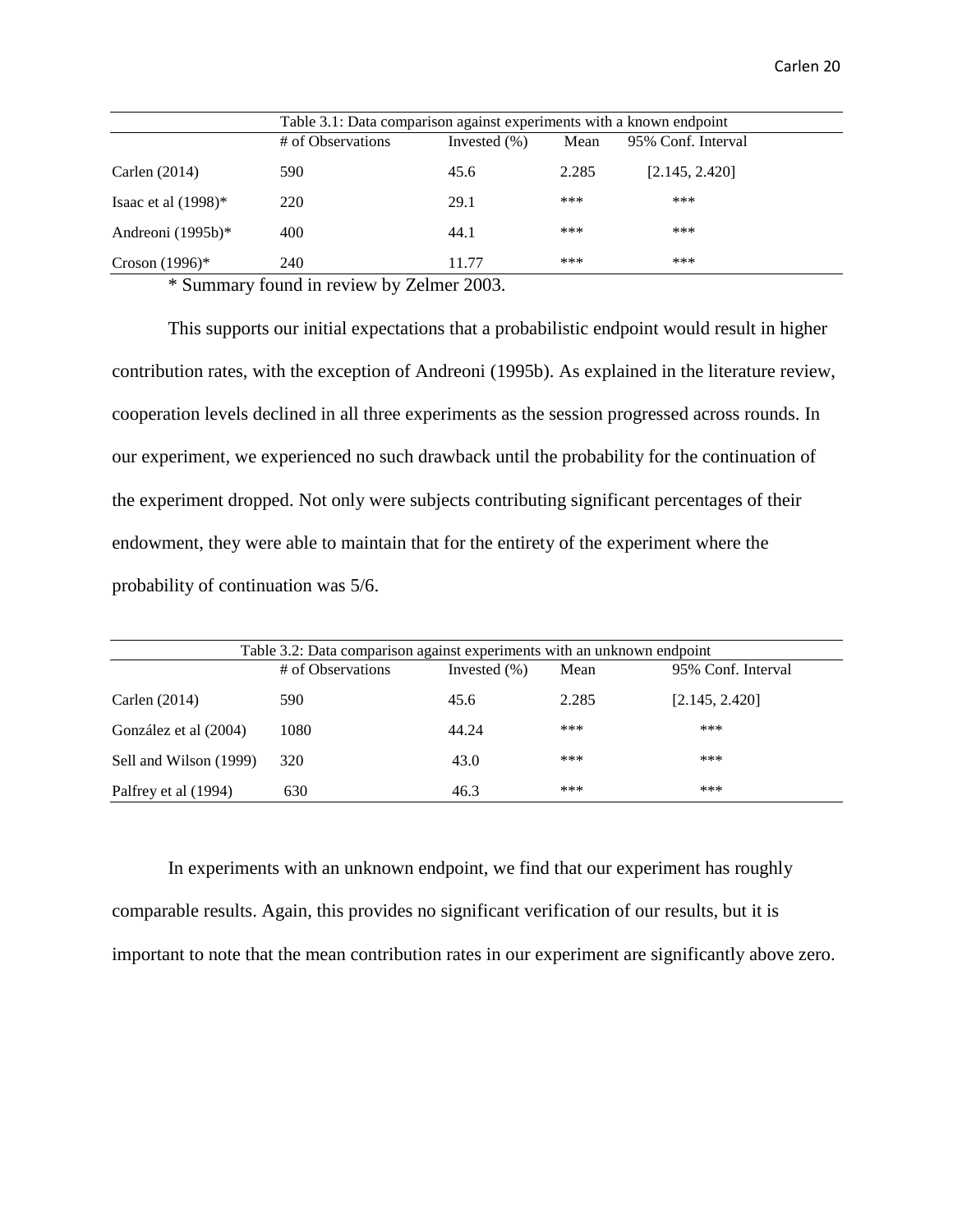| Table 3.3: Data comparison against experiments with a probabilistic endpoint |                   |                  |       |                    |  |
|------------------------------------------------------------------------------|-------------------|------------------|-------|--------------------|--|
|                                                                              | # of Observations | Invested $(\% )$ | Mean  | 95% Conf. Interval |  |
| Carlen $(2014)$                                                              | 590               | 45.6             | 2.285 | [2.145, 2.420]     |  |
| Warnick et al (2004)                                                         | 290               | 63.2             | ***   | ***                |  |
| Pedro Dal Bo (2005)                                                          | 975               | 30.0             | ***   | ***                |  |
| Normann et al (2011)                                                         | 455               | 59.1             | ***   | ***                |  |

For the probabilistic endpoint, cooperation seems comparable, and two of the three experiments demonstrated higher proportion invested than ours. However, the experiments in Normann et al (2011) and Pedro Dal Bo (2005) are prisoner's dilemma games, while Warnick et al (2004) is a trust game. These games are significantly different, in the sense that each game did not permit the opportunity of mixed strategies. Either players cooperated, or they defected. If the strategies involved some cooperation and some defection, the experimental design would be more similar.

Summary statistics indicate that the mean individual investment is 2.285, with a standard error of .07 and a standard deviation of 1.723. Using a covariance analysis, we construct a correlation matrix and find a positive correlation between group contribution and individual investment. This would appear logical, since this means that as other subjects in the group shirk and reduce their contribution, individual investment also declines as others react to the declining investment. However, we find a negative correlation between individual earnings. This will be explored along with the panel data analysis. A smaller, but positive correlation exists between continued probability and individual investment.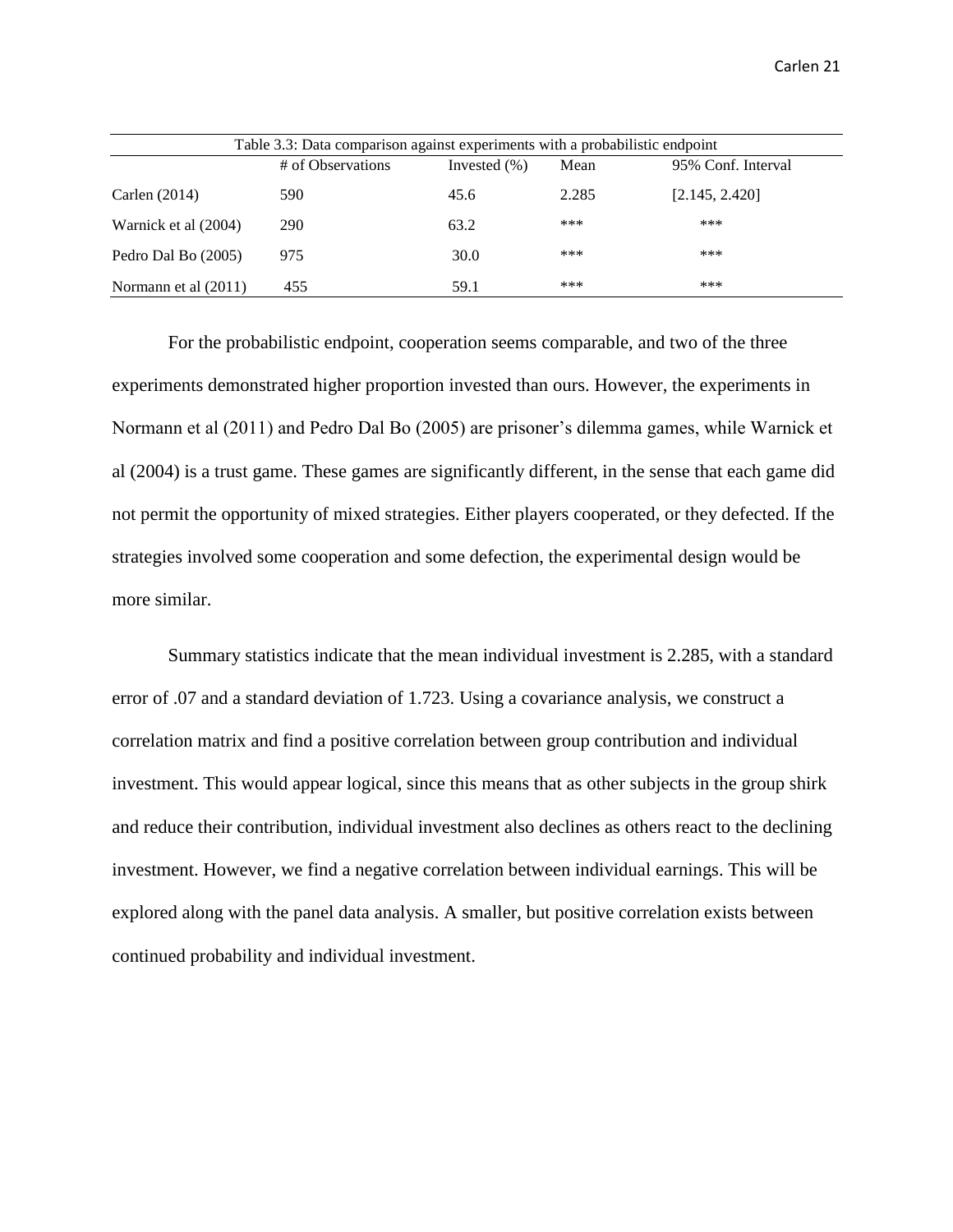#### *Econometric Analysis*

In the following analysis, it was necessary to include a "lag" in the data for group investment and individual earnings. Each subject must first make their decision before they have this information for the given round, the decisions are made on the basis of the previous round. Hence, our data file lists the total group contribution and individual earnings for round 1 along with round 2. In our panel data analysis, this allows us to indicate if there is an effect these variables have on individual investment, and how large that effect would be. For this analysis, we measured the significance of the relationship and the effect size between individual investment and mid-CRRA, group contribution, individual earnings, and probability, as well as several demographic characteristics.

Table 2 on the next page presents the standard errors estimated from the fixed effects and random effects models. Model 1 is a fixed effects model that does not control for demographic characteristics or risk aversion. Model 2 is a random effects model, and also does not include controls for demographic characteristics. Model 3 is a random effects model and does include controls for demographic characteristics. Before making their decision in a given round, subjects are given information on how much they earned and how much other players invested in the previous round. Hence, earnings and group investment are lagged so as to accurately measure the effect size.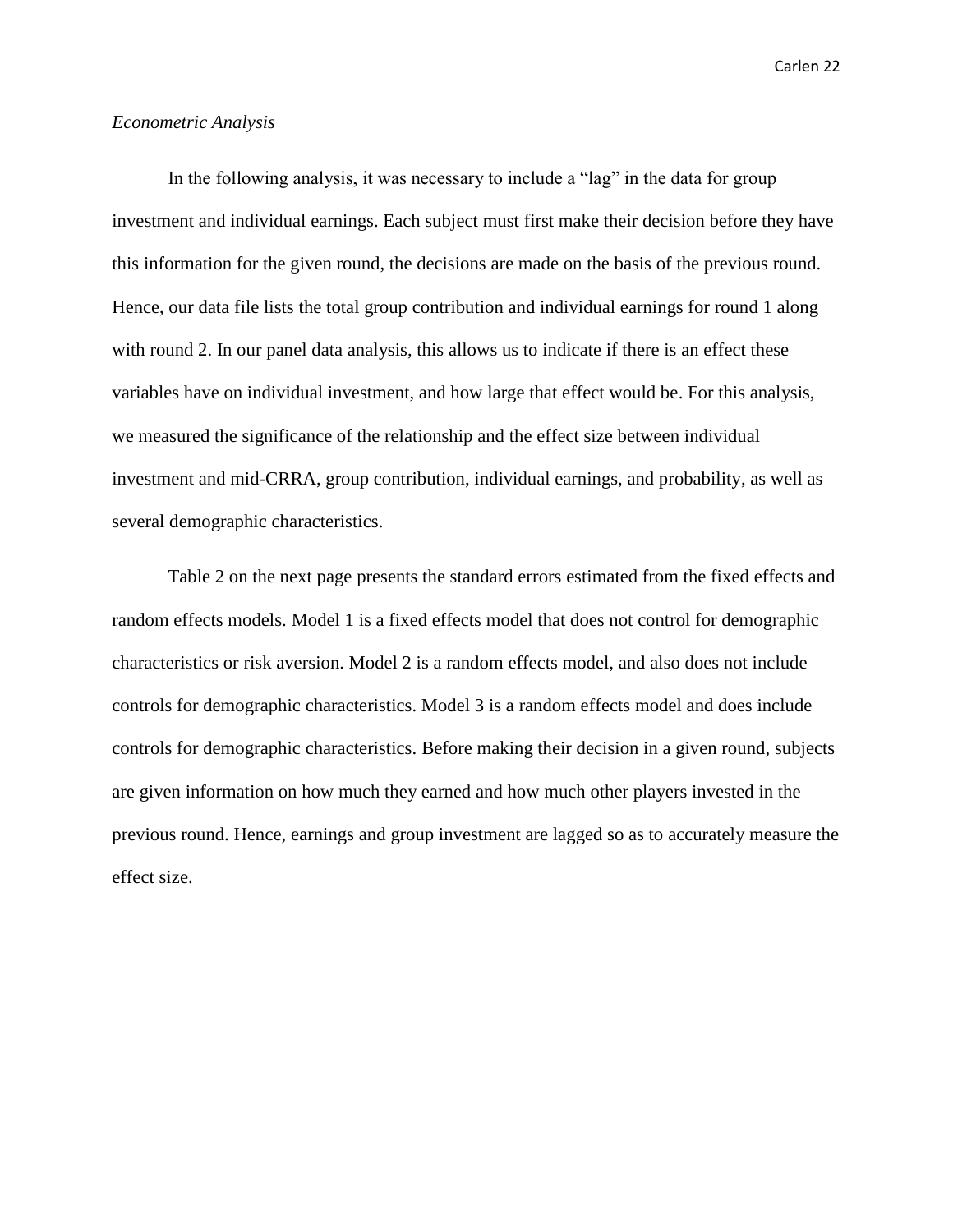| Table 4: Panel Data Analysis     |                     |          |                       |                       |
|----------------------------------|---------------------|----------|-----------------------|-----------------------|
|                                  | Model 1             |          | Model 2               | Model 3               |
| <b>Risk Aversion</b>             |                     |          | .0555<br>(.1314)      | .0195<br>(.1351)      |
| Earnings                         | $-.0342$<br>(.0856) |          | $-.6162**$<br>(.0583) | $-.6239**$<br>(.0591) |
| Group Investment                 | .0693<br>(.0463)    |          | .3398**<br>(.0295)    | $.3414**$<br>(.0300)  |
| Probability                      | .7094*<br>(.3961)   |          | $.8211**$<br>(.3494)  | .7956**<br>(.3493)    |
| Gender                           |                     |          |                       | $-.1089$<br>(.1249)   |
| Number of Friends                |                     |          |                       | .0216<br>(.0443)      |
| Major                            |                     |          |                       | .0157<br>(.0442)      |
| Religious affiliation            |                     |          |                       | $-.0459$<br>(.0390)   |
| <b>Environmental affiliation</b> |                     |          |                       | $-.1137$<br>(.0839)   |
| Social affiliation               |                     |          |                       | .0222<br>(.1129)      |
| Political affiliation            |                     |          |                       | $-.0032$<br>(.0710)   |
| <b>Session Controls</b>          |                     | $\rm No$ | Yes                   | Yes                   |
| F-Statistic                      |                     | 2.27     | 5.77                  | 7.01                  |
| R-Squared                        |                     | .1913    | .4667                 | .4701                 |
| ${\bf N}$                        |                     | 590      | 590                   | 590                   |

\* Indicates a p-value of less than .1 but greater than or equal to .05 \*\*Indicates a p-value of less than .05

In this model, Models 2 and 3 are controlled for session variation. There were seven dummy variables for the seven sessions, with the last one being dropped. The first five sessions were run by Professor Anderson's Research Methods class, while the sixth and seventh sessions were waves 1 and 2 of the intertemporal treatment.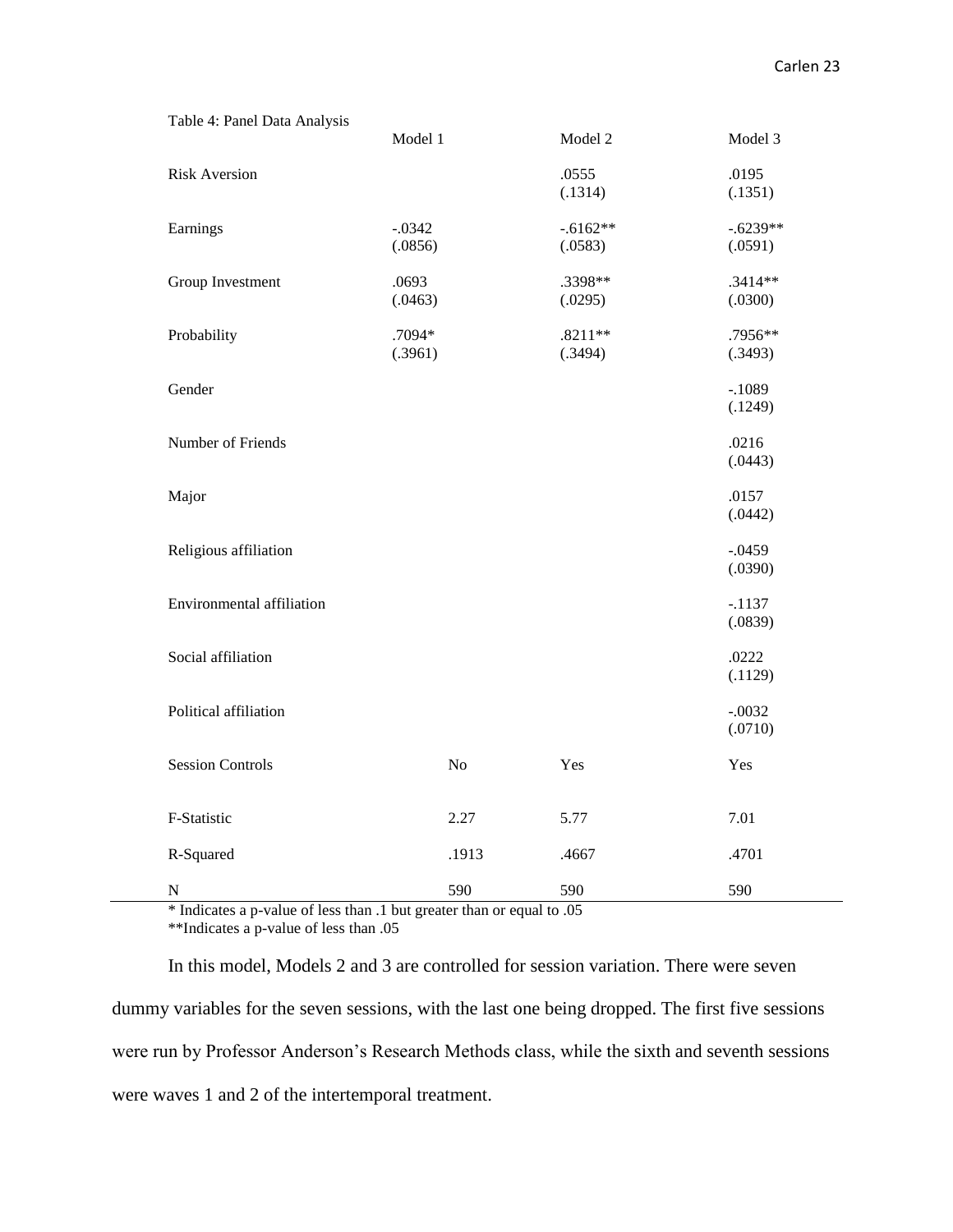We must also decide whether a fixed effects or random effects model is preferable for measuring the effect size of a given variable. The fixed effects model is appropriate when unobserved heterogeneity is correlated with independent variables. That is, if covariates are uncorrelated with the errors, then the random effects model is unbiased and approximately equal to the fixed effects estimator up to sampling error. The random effects model is appropriate when unobserved heterogeneity isn't correlated with independent variables.

The way of choosing between a fixed and random effects model is by running a Hausman test. The Hausman test checks a more efficient model against a less efficient but consistent model to make sure that the more efficient model also gives consistent results. The Hausman test tests the null hypothesis that the coefficients estimated by the random effects estimator and the coefficients estimated by the fixed effects estimator are the same. If they are, then it is acceptable to use random effects. If we get a significant P-value, however, we will use fixed effects.

Because risk aversion is time invariant for all subjects, it must be dropped from the fixed effects model. Demographic characterisitics are also time invariant, and hence are also dropped. This is also expected for all independent variables in our experiment since the effect these have on individual investment varies from person to person. Based on the results from the Hausman test, unobserved heterogeneity cannot be expected to be correlated with independent variables. Therefore, we will use a random effects model for all variables. Details regarding the panel data analysis, both the variable identification and indication of the meaning of the variable names, are included in Appendix E.

For group investment, earnings, and continued probability, we rejected the null hypothesis, and hence can conclude that a statistically significant relationship exists between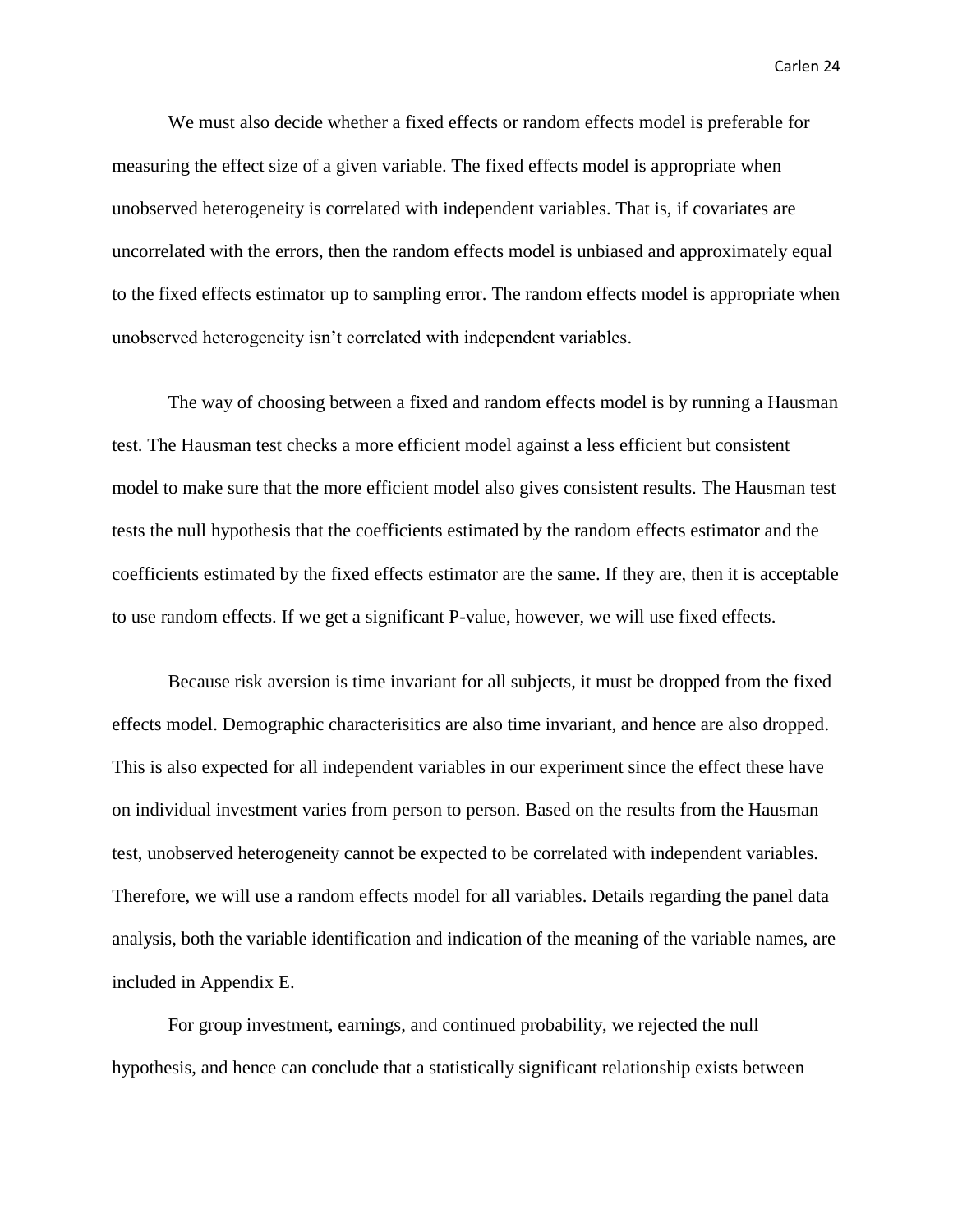these variables and individual investment in models 2 and 3. Even when taking into account demographic characteristics, the null was still rejected. Demographics such as gender and affiliation with environmental or social organizations do not have significant effect on individual investment. However, the demographic variables affected the coefficients and standard errors of continued probability, individual earnings, and group contribution, as evidenced from the move between models 2 and 3.

It is surprising that the session was not found to have a significant effect on individual contribution. Our experiment involved an intertemporal and nonintertemporal public goods game, which did not vary individual investment as we had expected. What is not surprising is that continued probability did have a significant effect on individual investment, which was predicted by our theory. We can conclude that the sudden decline in our graphs that occurred when the probability of continuation fell sharply was largely driven by this probability change.

It is important to note, however, that earnings and total group investment also drove individual investment. This indicates that the players are significantly aware of the free rider phenomenon, and are engaged in a trigger strategy of a kind. Along with probability of continuation, individuals are largely driven by conditional cooperation.

### **Discussion and Conclusion**

We see that our experiment demonstrates higher mean investment proportional to one's endowment than the surveyed experiments with a known endpoint, while results our comparable to those experiments surveyed with an unknown and probabilistic endpoints. Our data graphs demonstrated that, unlike comparative experiments with known endpoints in Table 3.1, our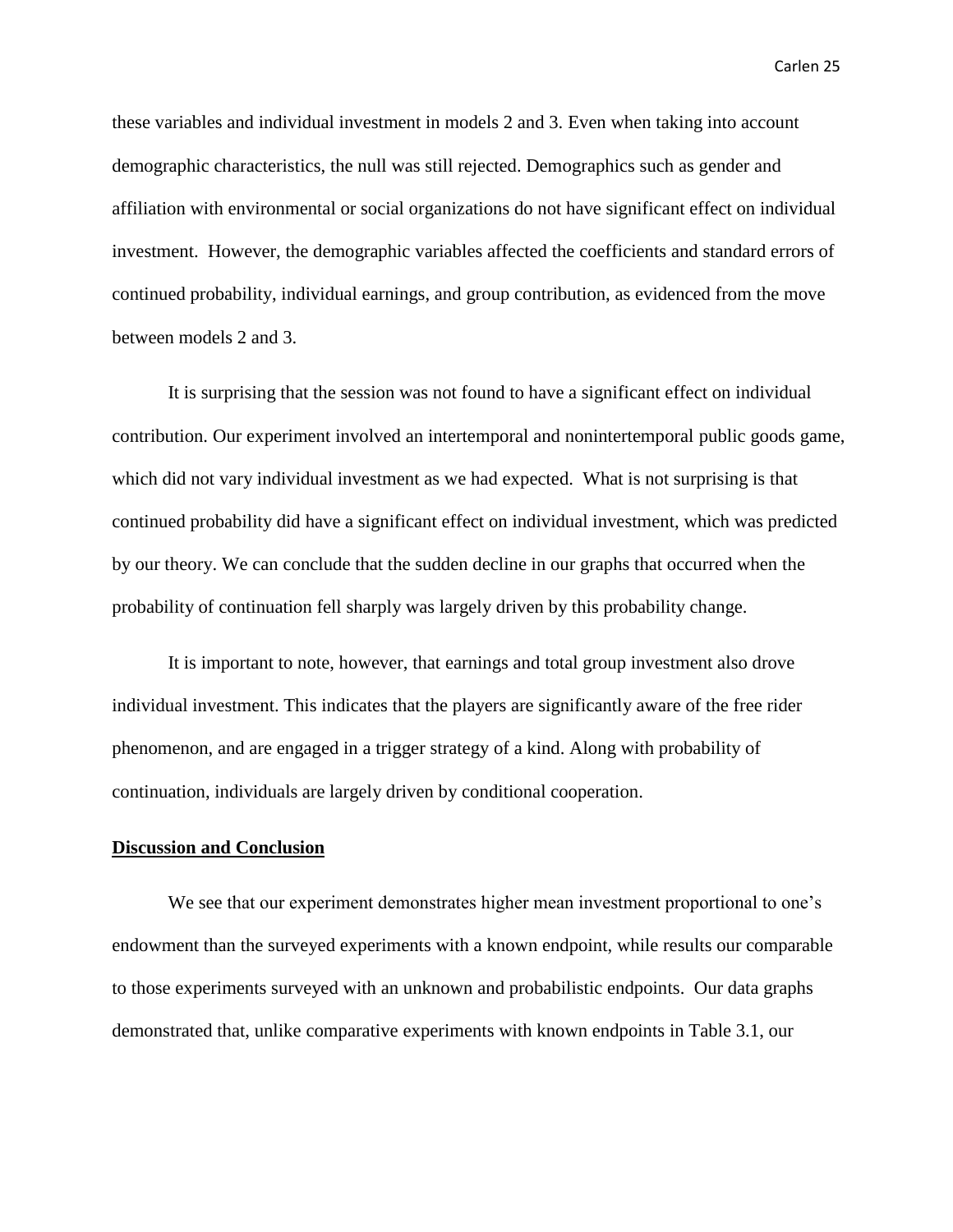experiments did not result in a decline in investment until after the probability of continuation was dropped.

While evidence of mixed strategies exists, players often selected amounts closer to zero and five when investing. This gives some support to our theoretical approach, which assumed that individuals would either cooperate or defect. However, a more constructive theory will have included the possibility of mixed strategies.

In our Panel Data Analysis, we used random effects models, considering the fact that in experimental settings, the effect that any of these factors have on individual investment varies from individual to individual. Nevertheless, each of these variables has a statistically significant effect on individual contribution. We failed to reject the null hypothesis for all variables except for total group contribution, earnings, and the probability of continuation. This indicates that there was not a significant effect size resulting from session or demographic variation, and that risk aversion similarly represents an insignificant effect size. The data suggests that the variation between one round per session and multiple rounds in one session does not result in a statistically significant change in contribution rates.

We rejected the null hypothesis for group mean investment, probability of continuation, and individual earnings, indicating that these factors drive a large part of the individual investment. On the one hand, the probability of continuation declining drives the sudden decline in individual investment seen at the end of several sessions. On the other, players are engaged in conditional cooperation, which involves a trigger strategy that depends on earnings and group investment.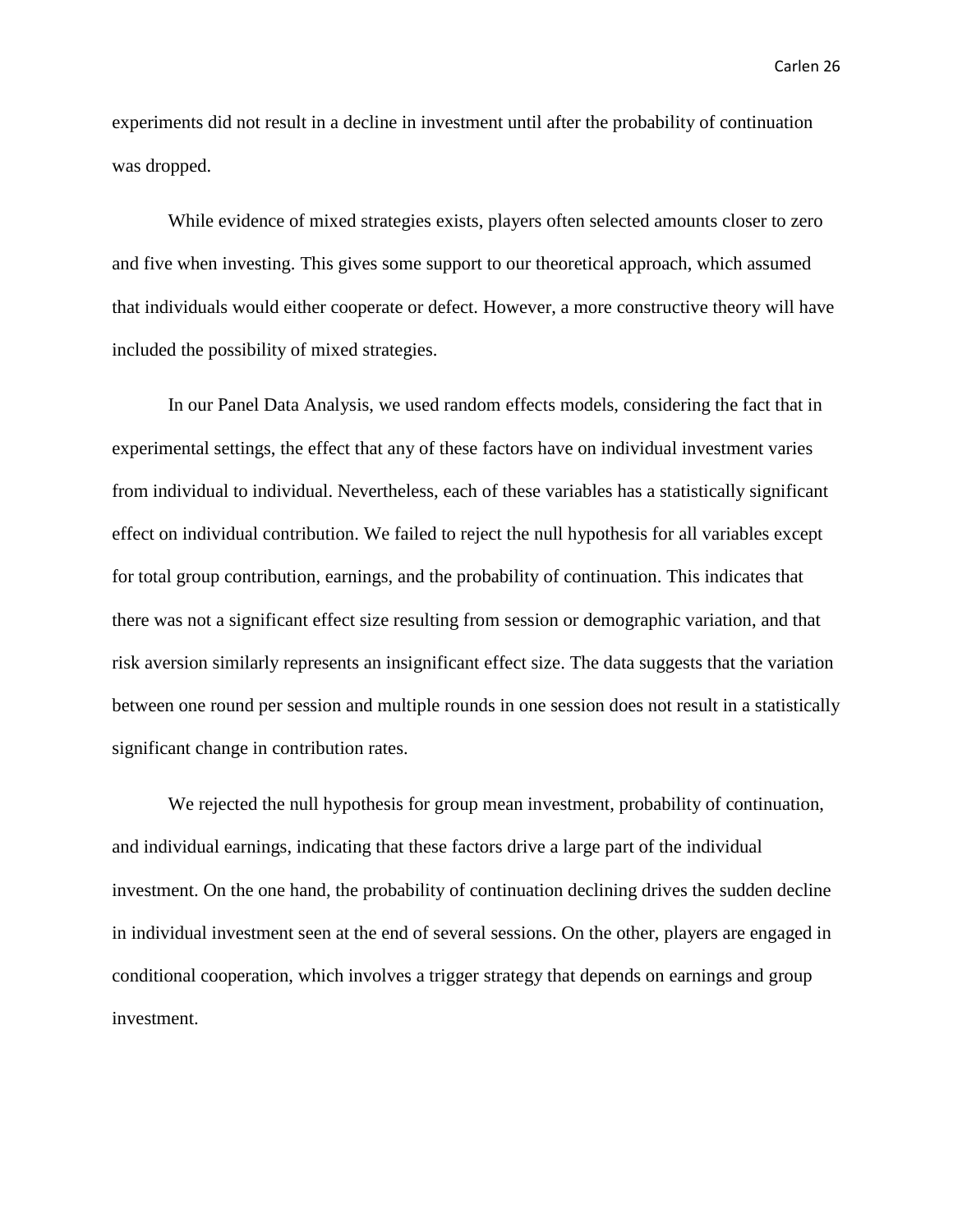Our experiment verified that probabilistic endpoints have a positive effect to cooperation in public goods games as they do in prisoner dilemma experiments. We do find that our experiment has consistently positive contribution rates. We find that a high probability of continuation has a positive impact on individual investment, along with lagged group investment and individual earnings.

#### **Works Cited**

Andreaoni , James. "WHY FREE RIDE?." *Journal of Public Economics* 37 (1988): 291-304.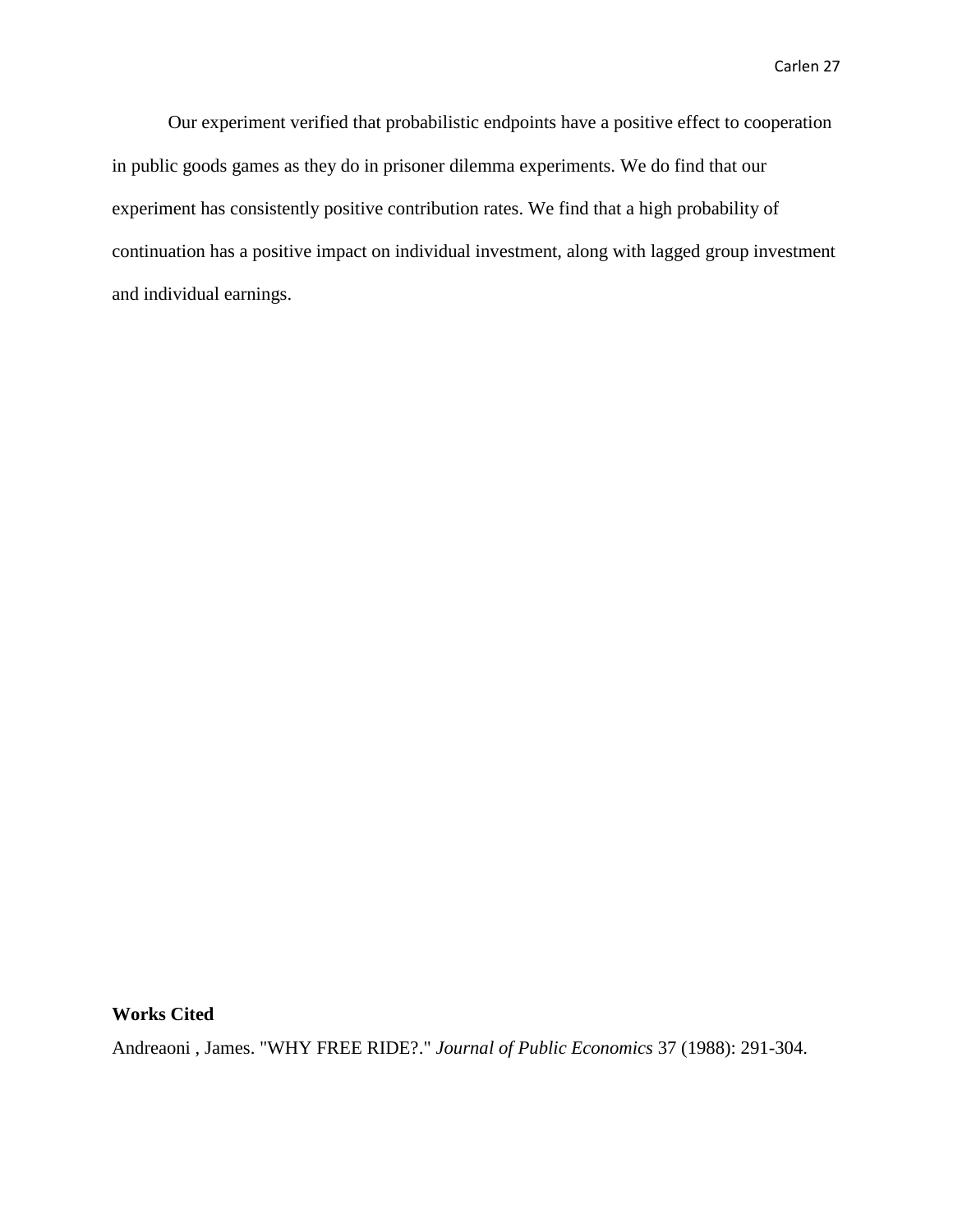- Bó, Pedro Dal. "Cooperation under the shadow of the future: experimental evidence from infinitely repeated games." *American Economic Review* (2005): 1591-1604.
- Bohm, Peter. "Estimating demand for public goods: An experiment." *European Economic Review* 3.2 (1972): 111-130.
- Brosig, Jeannette, Thomas Riechmann, and Joachim Weimann. "Selfish in the End." *An investigation of consistency and stability of individual behavior. MPRA Paper* 2035 (2007).
- Camera, Gabriele, and Marco Casari. "Cooperation among strangers: an experiment with indefinite interaction." *American Economic Review* 99.3 (2007): 979-1005.
- Chaudhuri, Ananish, and Tirnud Paichayontvijit. "Conditional cooperation and voluntary contributions to a public good." *Economics Bulletin* 3.8 (2006): 1-14.
- Chaudhuri, Ananish. "Sustaining cooperation in laboratory public goods experiments: a selective survey of the literature." *Experimental Economics* 14.1 (2011): 47-83.
- Chen, Yan. "Incentive-compatible mechanisms for pure public goods: A survey of experimental research." *Handbook of experimental economics results* 1 (2008): 625-643.
- Dawes, Robyn M., and Jerome Kagan. *Rational choice in an uncertain world*. New York: Harcourt Brace Jovanovich, 1988.
- Engle-Warnick, Jim, and Robert L. Slonim. "Learning to trust in indefinitely repeated games." *Games and Economic Behavior* 54.1 (2006): 95-114.
- Falk, Armin, and Urs Fischbacher. "A theory of reciprocity." *Games and Economic Behavior* 54.2 (2006): 293-315.
- Fehr, Ernst, and Simon Gächter. "Fairness and retaliation: The economics of reciprocity." *The journal of economic perspectives* (2000): 159-181.
- Gonzalez, Luis G., Werner Güth, and M. Vittoria Levati. "When does the game end? Public goods experiments with non-definite and non-commonly known time horizons." *Economics Letters* 88.2 (2005): 221-226.
- Isaac, R. Mark, James M. Walker, and Susan H. Thomas. "Divergent evidence on free riding: An experimental examination of possible explanations." *Public choice* 43.2 (1984): 113-149.
- Ledyard, John. *Public goods: A survey of experimental research*. No. 509. David K. Levine, 1997.
- Marwell, Gerald, and Ruth E. Ames. "Economists free ride, does anyone else?: Experiments on the provision of public goods, IV." *journal of Public Economics* 15.3 (1981): 295-310.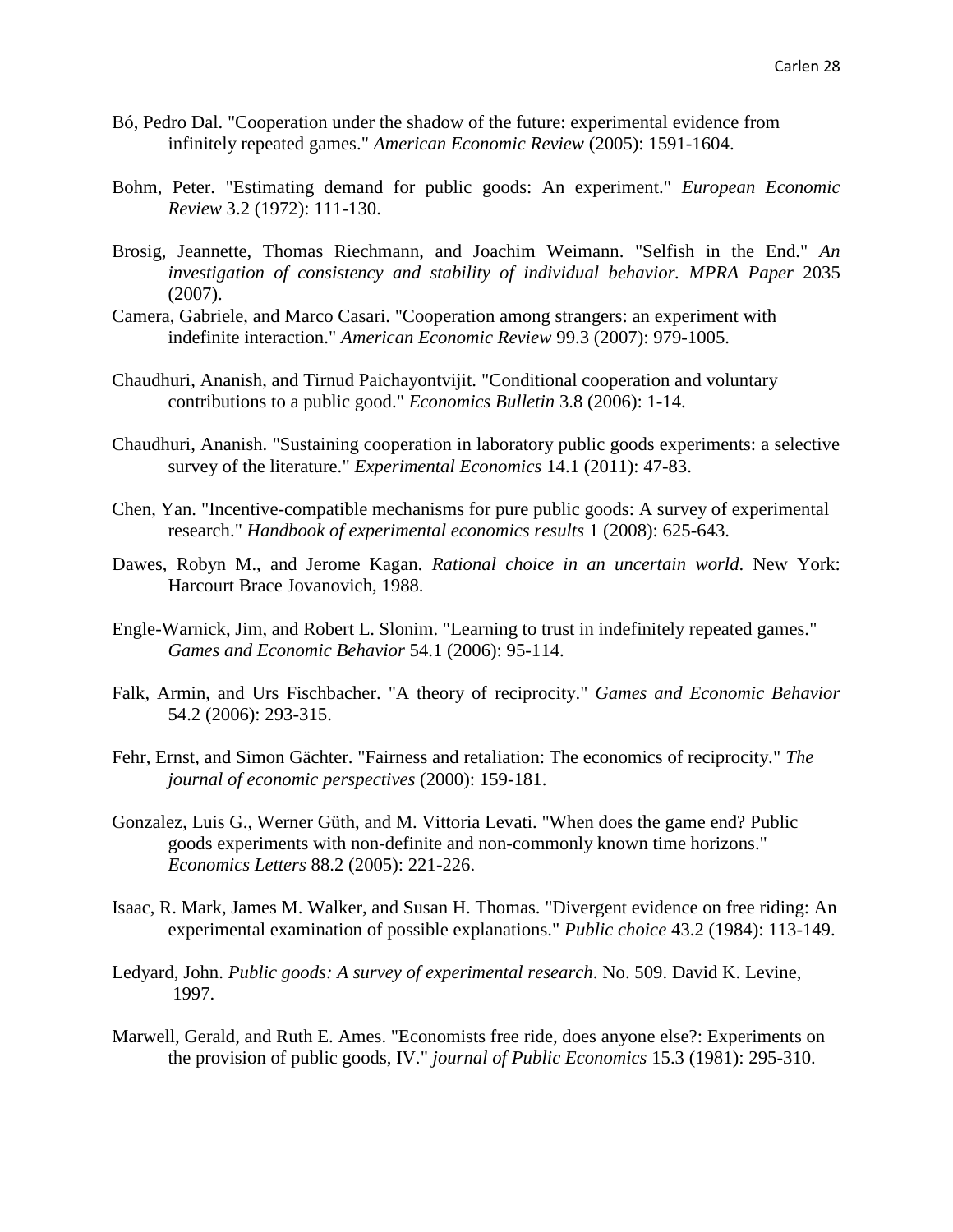- Masclet, David, et al. "Monetary and nonmonetary punishment in the voluntary contributions mechanism." *American Economic Review* (2003): 366-380.
- Normann, Hans-Theo, and Brian Wallace. "The impact of the termination rule on cooperation in a prisoner's dilemma experiment." *International Journal of Game Theory* 41.3 (2012): 707-718.
- Orbell, John M., Alphons J. Van de Kragt, and Robyn M. Dawes. "Explaining discussioninduced cooperation." *Journal of Personality and social Psychology* 54.5 (1988): 811.

Palfrey, Thomas R., and Howard Rosenthal. "Repeated Play, Cooperation and Coordination: An Experimental Study." *The Review of Economic Studies* (1994): 545-565.

- Sass, Markus, and Joachim Weimann. *The dynamics of individual preferences in repeated public good experiments*. Univ., Faculty of Economics and Management, 2012.
- Sell, Jane, and Rick K. Wilson. "The Maintenance of Cooperation: Expectations of Future Interaction and the Trigger of Group Punishment." *Social Forces* (1999): 1551-1571.
- Smith, Vernon L. "Experiments with a decentralized mechanism for public good decisions." *The American Economic Review* (1980): 584-599.
- Volk, Stefan, Christian Thöni, and Winfried Ruigrok. "Temporal stability and psychological foundations of cooperation preferences." *Journal of Economic Behavior & Organization* 81.2 (2012): 664-676.
- Zelmer, Jennifer. "Linear public goods experiments: A meta-analysis." *Experimental Economics* 6.3 (2003): 299-310.

**Appendix A: Selected Survey Questions**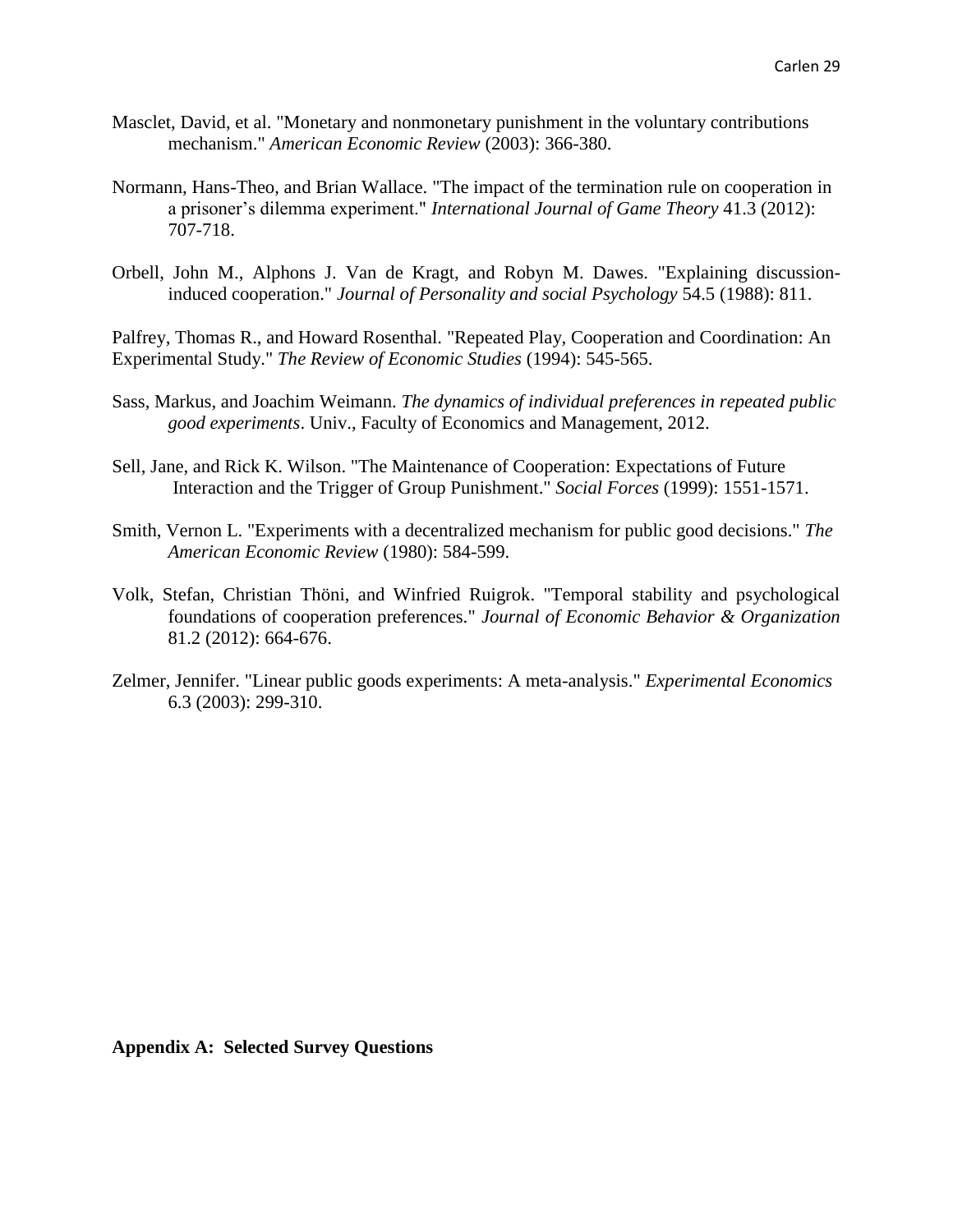# **What is your gender?**

 $\circ$  Male

 $\circ$  Female

# **Which political party best represents your interests?**

Democratic

 $\circ$  Republican

 $\circ$  Libertarian

 $\circ$  Green

 $\circ$  Other

# **What best describes your religious affiliation?**

- $\circ$  None
- $\circ$  Catholic

 $\overline{\circ}$  Protestant

 $\hfill\ensuremath{\mathbb{O}}\xspace$  Jewish

 $\hfill\ensuremath{\mathbb{O}}$  Muslim

 $\circ$  Other religion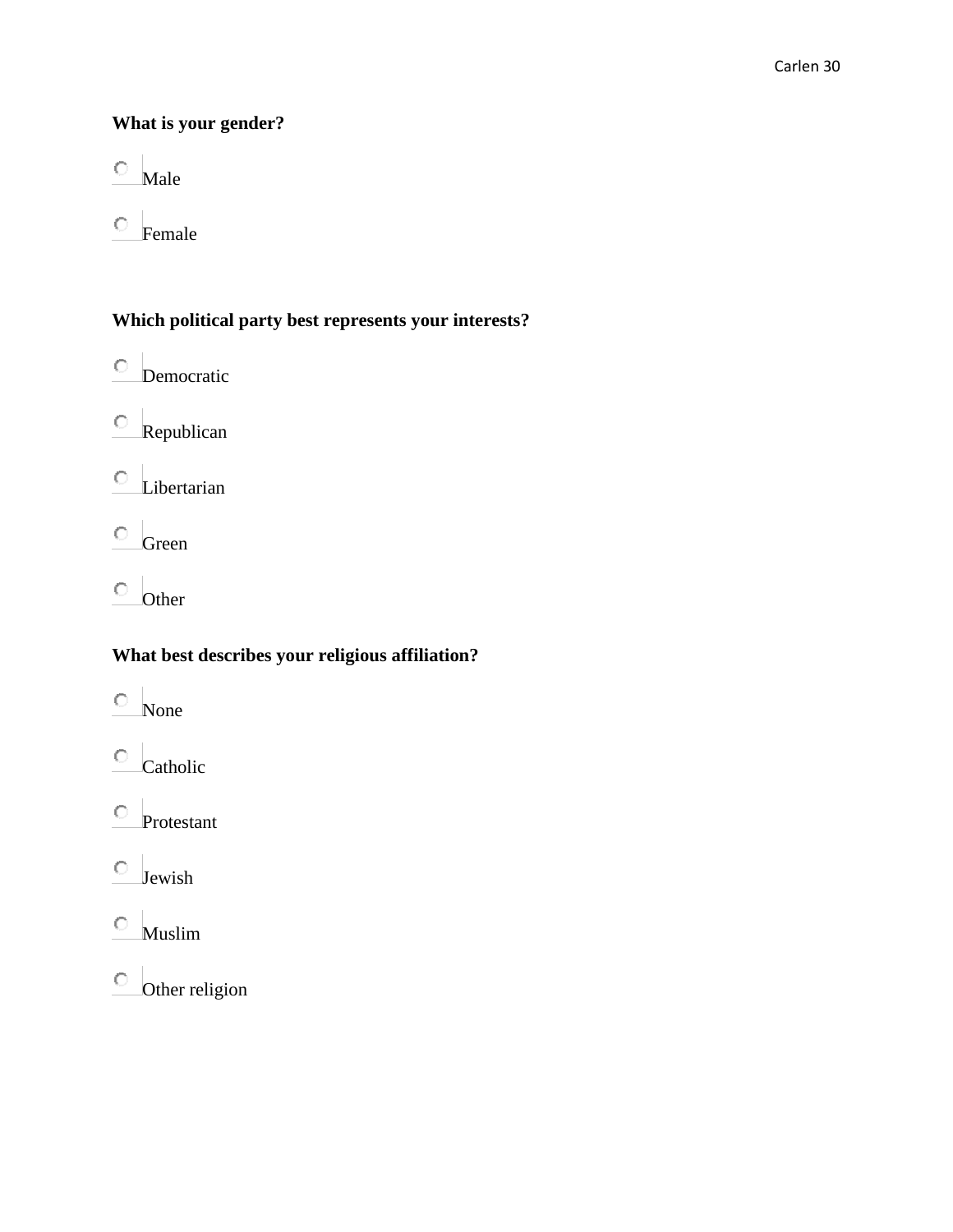**How many people participating in this experiment do you consider to be your friend?** 

**During the past two years have you been a member, contributed time, or contributed money to a social organization (for example soup kitchens or Big Brother, Big** Sisters)

- a. Yes
- b. No

**During the past two years have you been a member, contributed time, or contributed money to an environmental organization (for example, a campus environmental group or the Nature Conservancy)**

- a. Yes
- b. No

### **What is your primary academic interest area/major area?**

- a. Area I (Sciences)
- b. Area II (Social Sciences)
- c. Area III (Arts and Humanities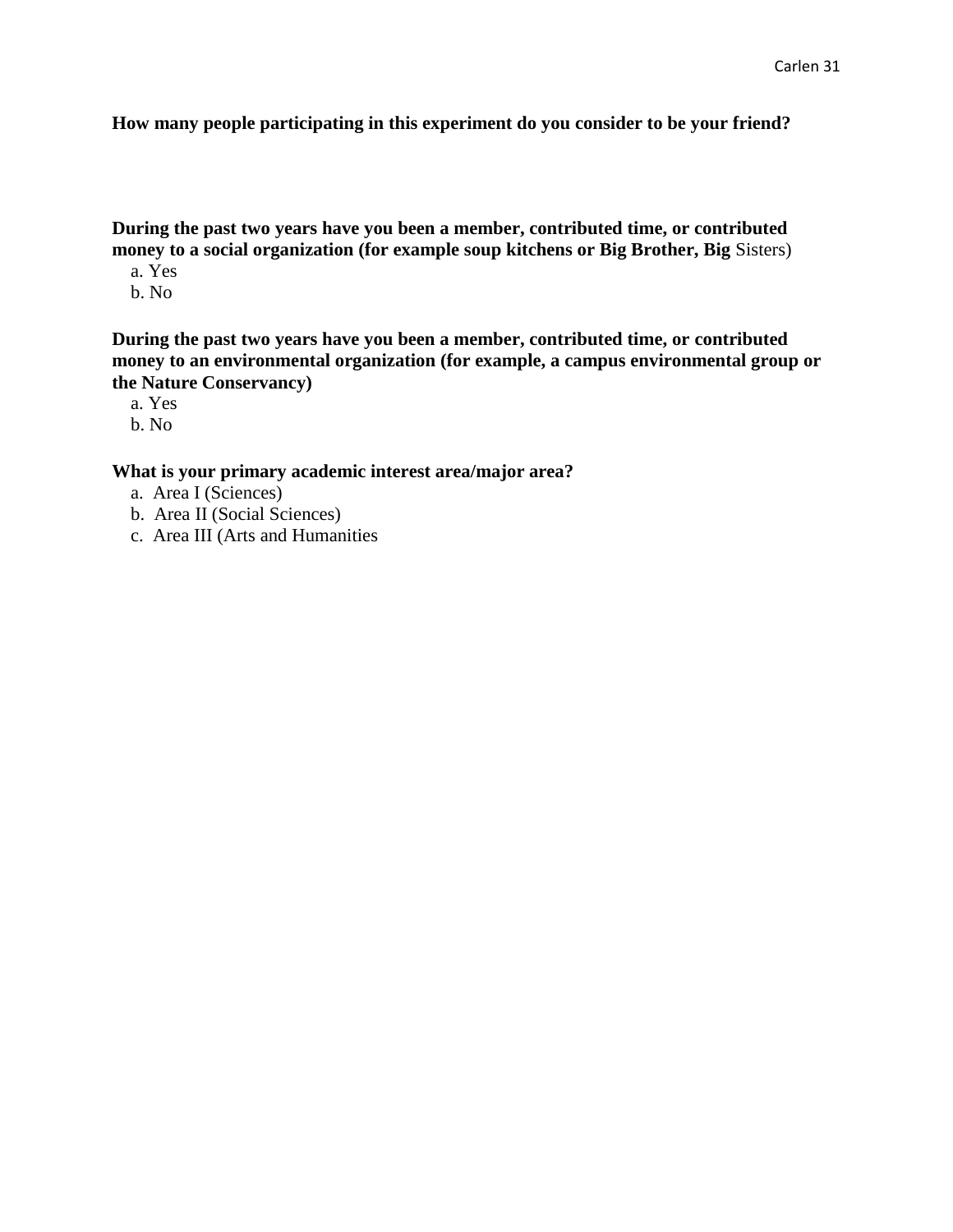### **Appendix B: Lottery Choice Game**

You will be making choices between two lotteries, such as those represented as "Option A" and "Option B" below. The money prizes are determined by the computer equivalent of throwing a ten-sided die. Each outcome, 1, 2, 3, 4, 5, 6, 7, 8, 9, 10, is equally likely. If you choose Option A in the row shown below, you will have a 1 in 10 chance of earning \$6.00 and a 9 in 10 chance of earning \$4.80. Similarly, Option B offers a 1 in 10 chance of earning \$11.55 and a 9 in 10 chance of earning \$0.30.

| <b>Decision</b> | <b>Option A</b>                                         | <b>Option B</b>                                          | <b>Your Choice</b> |
|-----------------|---------------------------------------------------------|----------------------------------------------------------|--------------------|
| 1st.            | \$6.00 if the die is $1$<br>\$4.80 if the die is 2 - 10 | \$11.55 if the die is 1<br>\$0.30 if the die is $2 - 10$ | A or B             |
|                 |                                                         |                                                          |                    |

Each row of the decision table contains a pair of choices between **Option A** and **Option B**. You make your choice by clicking on the "A" or "B" buttons on the right. Only one option in each row can be selected, and you may change your decision as you wish. Note: Note, try clicking on one of the radio buttons, then change by clicking on the other one.

| <b>Decision</b> | <b>Option A</b>                                         | <b>Option B</b>                                        | <b>Your Choice</b> |
|-----------------|---------------------------------------------------------|--------------------------------------------------------|--------------------|
| 1st             | \$6.00 if the die is $1$<br>\$4.80 if the die is 2 - 10 | \$11.55 if the die is 1<br>\$0.30 if the die is 2 - 10 | A or B             |
|                 |                                                         |                                                        |                    |

Even though you will make ten decisions, **only one** of these will end up being used. The selection of the one to be used depends on the "throw of the die" that is the determined by the computer's random number generator. No decision is any more likely to be used than any other, and you will not know in advance which one will be selected, so please think about each one carefully. This random selection of a decision fixes the row (i.e. the Decision) that will be used.

For example, suppose that you make all ten decisions and the throw of the die is 9, then your choice, A or B, for decision 9 below would be used and the other decisions would not be used.

After the random die throw fixes the Decision row that will be used, we need to obtain a second random number that determines the earnings for the Option you chose for that row. In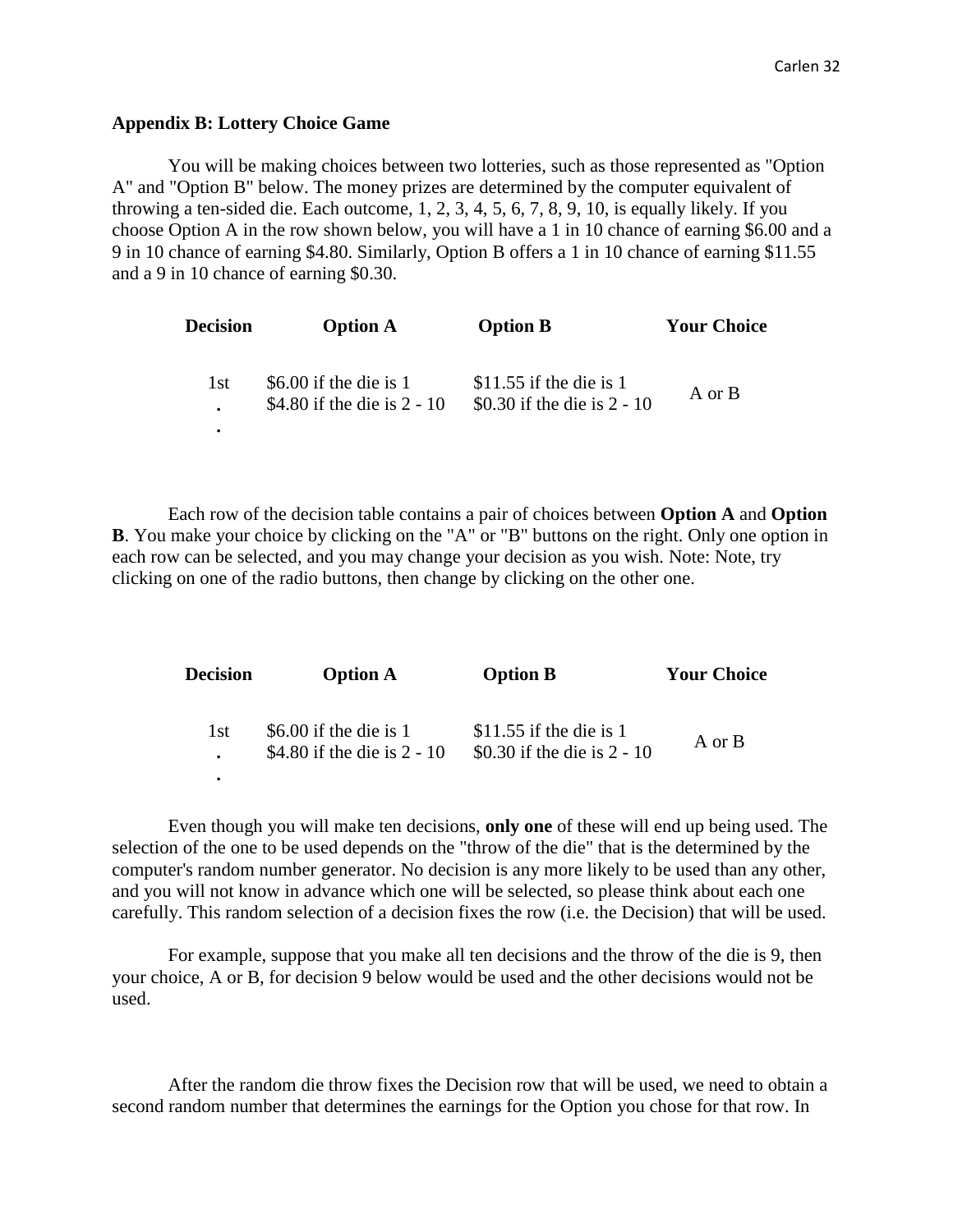Decision 9 below, for example, a throw of 1, 2, 3, 4, 5, 6, 7, 8, or 9 will result in the higher payoff for the option you chose, and a throw of 10 will result in the lower payoff.

| <b>Decision</b> | <b>Option A</b>                                           | <b>Option B</b>                                            | <b>Your Choice</b> |
|-----------------|-----------------------------------------------------------|------------------------------------------------------------|--------------------|
| 9th             | \$6.00 if the die is $1 - 9$<br>\$4.80 if the die is $10$ | \$11.55 if the die is $1 - 9$<br>\$0.30 if the die is $10$ | A or B             |
| 10th            | \$6.00 if the die is $1 - 10$                             | \$11.55 if the die is $1 - 10$                             | A or B             |

For decision 10, the random die throw will not be needed, since the choice is between amounts of money that are fixed: \$6.00 for Option A and \$11.55 for Option B.

**Making Ten Decisions:** After you finish these instructions, you will see a table with 10 decisions in 10 separate rows, and you choose by clicking on the buttons on the right, option A or option B, for each of the 10 rows. You may make these choices in any order and change them as much as you wish until you press the Submit button at the bottom.

**The Relevant Decision:** One of the rows is then selected at random, and the Option (A or B) that you chose in that row will be used to determine your earnings. Note: Please think about each decision carefully, since each row is equally likely to end up being the one that is used to determine payoffs.

**Determining the Payoff:** After one of the decisions has been randomly selected, the computer will generate another random number that corresponds to the throw of a ten sided die. The number is equally likely to be 1, 2, 3, ... 10. This random number determines your earnings for the Option (A or B) that you previously selected for the decision being used.

#### **Instructions Summary**

To summarize, you will indicate an option, A or B, for each of the rows by clicking on the "radio buttons" on the right side of the table.

Then a random number fixes which row of the table (i.e. which decision) is relevant for your earnings.

In that row, your decision fixed the choice for that row, Option A or Option B, and a final random number will determine the money payoff for the decision you made.

Payoffs will be made in cash.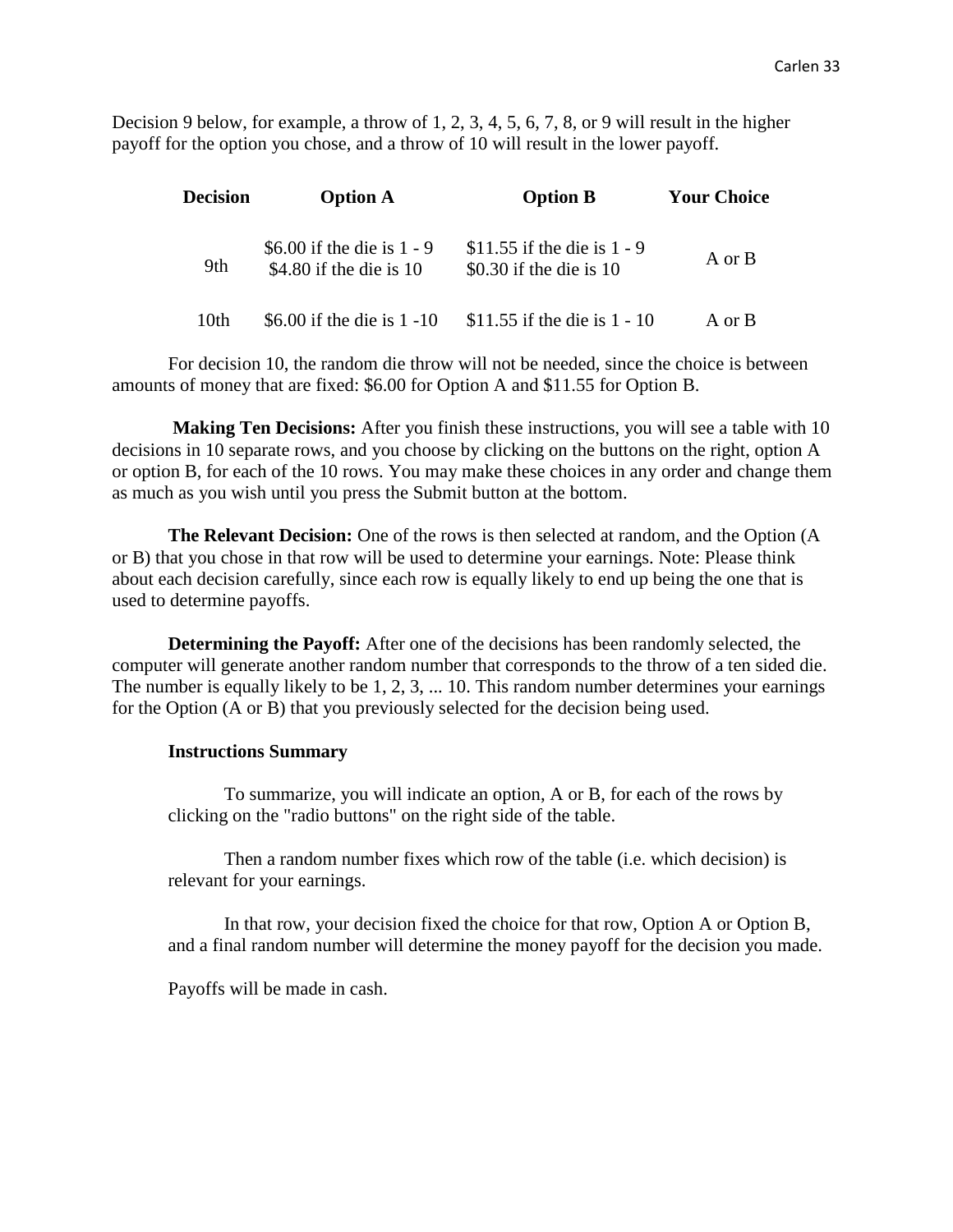### DECISION PAYOFF STRUCTURE

|                |                             |                            | Your Decision |
|----------------|-----------------------------|----------------------------|---------------|
| Decision       | Option A                    | Option B                   | Circle One    |
| $\mathbf{1}$   | \$6.00 if the die is $1$    | \$11.55 if the die is $1$  | A or B        |
|                | \$4.80 if the die is 2-10   | \$0.30 if the die is 2-10  |               |
| $\overline{2}$ | \$6.00 if the die is 1 -2   | \$11.55 if the die is 1-2  | A or B        |
|                | \$4.80 if the die is 3-10   | \$0.30 if the die is 3-10  |               |
| 3              | \$6.00 if the die is 1-3    | \$11.55 if the die is 1-3  | A or B        |
|                | \$4.80 if the die is $4-10$ | \$0.30 if the die is 4-10  |               |
| 4              | \$6.00 if the die is 1-4    | \$11.55 if the die is 1-4  | A or B        |
|                | \$4.80 if the die is 5-10   | \$0.30 if the die is 5-10  |               |
| 5              | \$6.00 if the die is 1-5    | \$11.55 if the die is 1-5  | A or B        |
|                | \$4.80 if the die is 6-10   | \$0.30 if the die is 6-10  |               |
| 6              | \$6.00 if the die is 1-6    | \$11.55 if the die is 1-6  | A or B        |
|                | \$4.80 if the die is 7-10   | \$0.30 if the die is 7-10  |               |
| 7              | \$6.00 if the die is 1-7    | $$11.55$ if the die is 1-7 | A or B        |
|                | \$4.80 if the die is 8-10   | \$0.30 if the die is 8-10  |               |
| 8              | \$6.00 if the die is 1-8    | \$11.55 if the die is 1-8  | A or B        |
|                | \$4.80 if the die is 9-10   | \$0.30 if the die is 9-10  |               |
| 9              | \$6.00 if the die is 1-9    | \$11.55 if the die is 1-9  | A or B        |
|                | \$4.80 if the die is 10     | \$0.30 if the die is 10    |               |
| 10             | \$6.00 if the die is 1-10   | \$11.55 if the die is 1-10 | A or B        |
|                |                             |                            |               |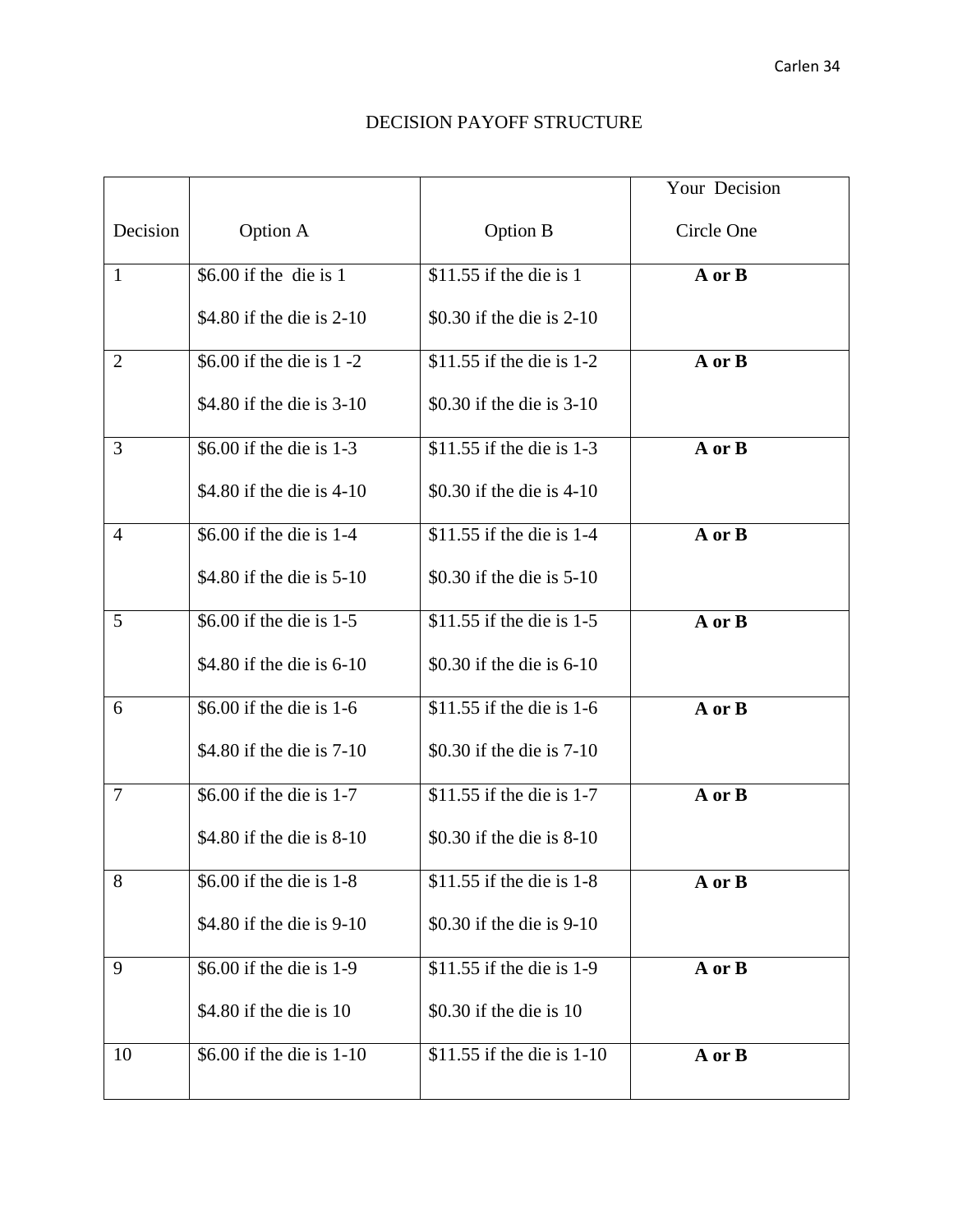### **Appendix C: Repeated Public Goods Experiment Instructions and Relevant Forms**

### **Instructions**

**Matchings:** The experiment consists of a series of **rounds**. You have been randomly assigned to a group with a total of 4 people – you and 3 other people. In each round, you will be matched with the **same** group of 3 other people. The decisions that you and the other 3 people make will determine the amounts earned by each of you. The identities of the other people in your group will never be revealed to you.

**Investments:** You begin each round with a number of "tokens," which may either be kept or invested. The 3 people you are matched with will decide how many of their tokens to keep, and how many to invest. You will not be able to see the others' decisions until after your decision is submitted.

**Earnings:** The payoff to you will equal: **\$1.00** for each token you keep, **\$0.50** for each token you invest, and **\$0.50** for each token invested by the 3 other people who you are matched with.

**Subsequent Matchings:** You will be in the same group of 4 participants in all subsequent rounds, so the 3 other people you are matched with in one round are the same people that you are matched with in the next round.

**Examples:** Suppose you have only two tokens for the round, and the earnings from tokens kept, invested, and invested by the others are **\$1.00**, **\$0.50**, and **\$0.50** respectively.

- If you keep both tokens, then your earnings will be:  $$1.00 \times 2 = $2.00$  from the tokens kept, plus **\$0.50** times the number of tokens invested by the other people in your group.
- If you invest both tokens, then your earnings will be:  $$0.50 \times 2 = $1.00$  from the tokens invested, plus **\$0.50** times the number of tokens invested by the other people in your group.
- If you keep one and invest one, then your earnings will be: \$1.00  $x$  1 = \$1.00 from the token kept, plus  $$0.50 \times 1 = $0.50$  for the token invested, plus **\$0.50** times the number of tokens invested by the other people in your group.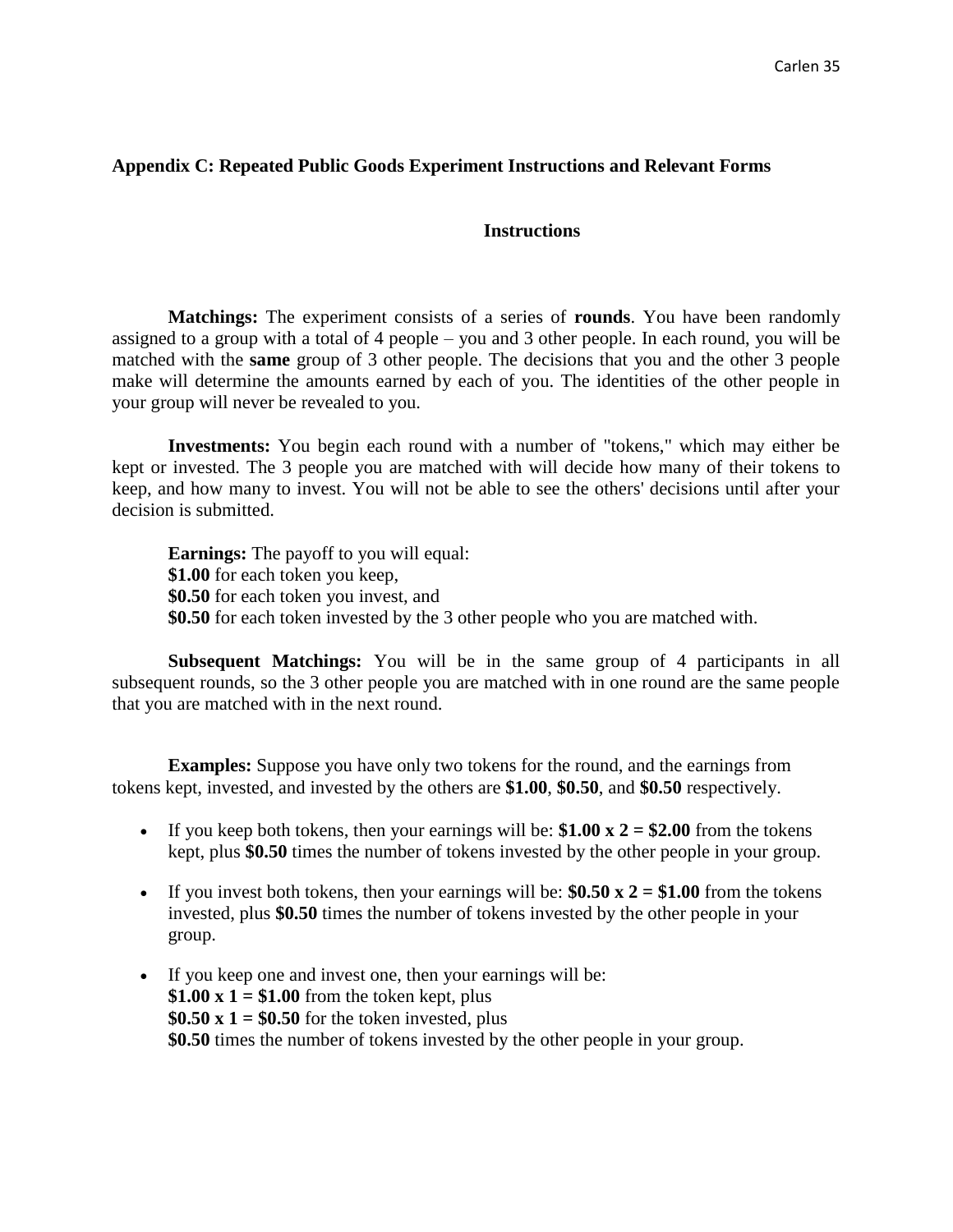**Note:** In each of the 3 above cases, what you earn from the others' investments is: **\$0.00** if the others invest 0 tokens, **\$0.50** if the other people invest 1 token (in total) and keep the rest, **\$1.00** if the other people invest 2 tokens (in total), etc.

You begin each round with an endowment of **5 tokens**, each of which can either be kept or invested. The 3 other people in your group will also have 5 tokens.

Everybody earns money in the same manner: **\$1.00** for each token kept, **\$0.50** for each token invested, and **\$0.50** for each token invested by the 3 other people.

Once all investment decisions are recorded for a round, we will collect your decision sheet. Before your next meeting on Wednesday, we will calculate the total amounts invested in each group of 4 people and fill in the total amount invested and your earnings information for the round at the bottom of your decision sheet. We will return your decision sheet and your cash earnings to you next Wednesday.

At the end of the session today, we will throw a 6-sided die to determine whether or not there will be another round of decision making on Wednesday. If the throw of the 6-sided die is 1, the experiment will end. If the throw of the 6-sided is 2, 3, 4, 5 or 6, a new decision making round will begin. We will make a separate die throw for each of the 15 groups of 4 people who are participating. To protect the anonymity of the people in your group, no one will be told their group number. Thus, you will not know whether or not your will make a round 2 decision until we meet on Wednesday. If one of the die throws determines that your group will not make another round of decisions, this information will be included in your packet on Wednesday.

At the start of each new round, you will be given a new endowment of **5 tokens**. You are free to change the numbers of tokens kept and invested from round to round.

**Anonymity:** As noted above, the identities of the specific members of your group will never be revealed to you. In addition, you should not reveal your ID number or any information about this experiment to anyone else at the College. You will have an opportunity to ask the researchers questions about the study at the end of the semester.

### **Instructions Summary**

- You will be matched with the **same** group of 3 other people in each round.
- All people will begin with **5 tokens** which they may keep (and earn **\$1.00** each) or invest (and earn **\$0.50** each), knowing that they will also earn **\$0.50** for each token invested by other people in the group.
- You will begin each round with a new endowment of **5 tokens**, irrespective of how many tokens you may have kept or invested in previous rounds.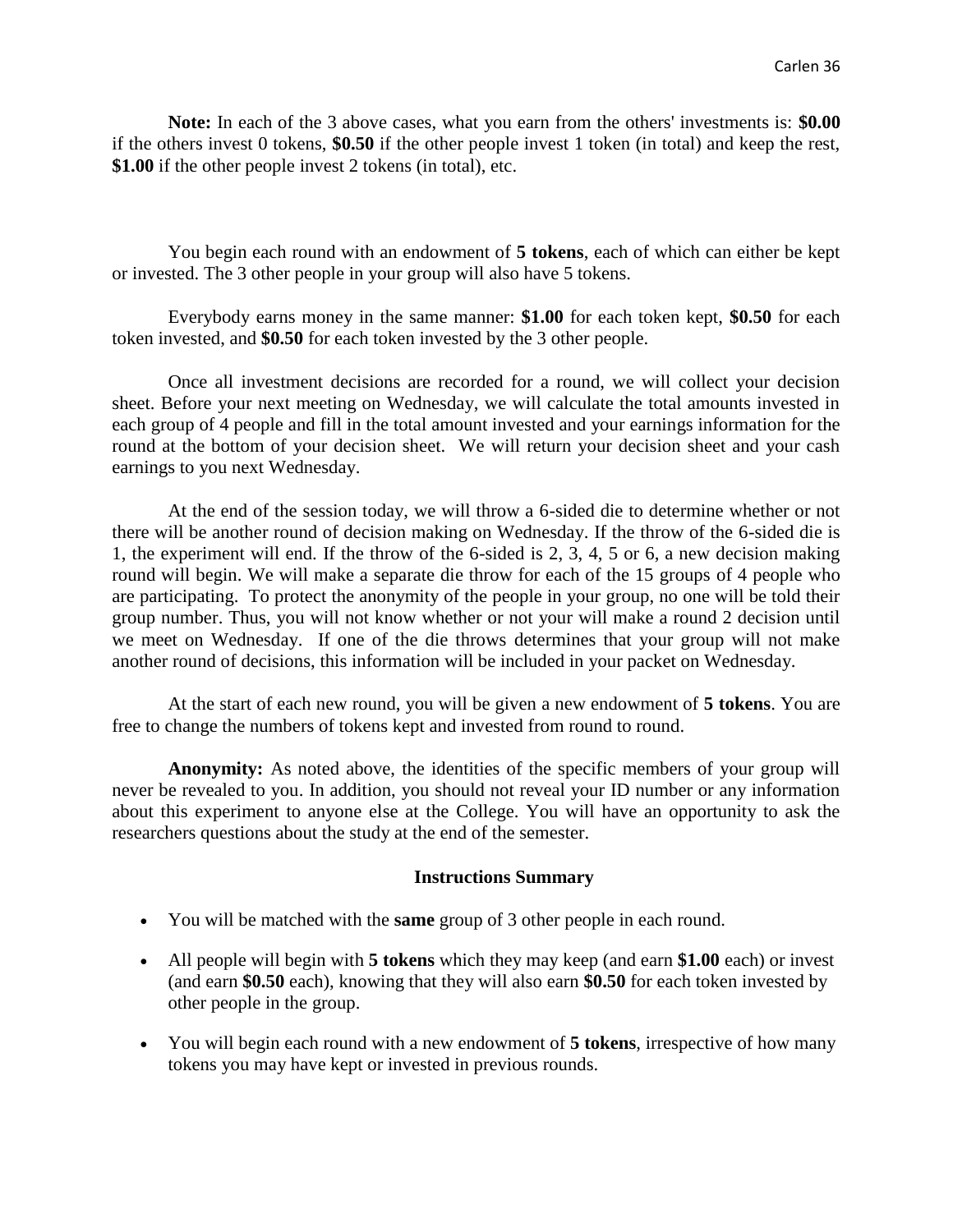At the end of each round we will throw a 6-sided die to determine whether or not there will be another decision making round. If the throw of the die is 1, the experiment will end. Otherwise, there will be another decision making round.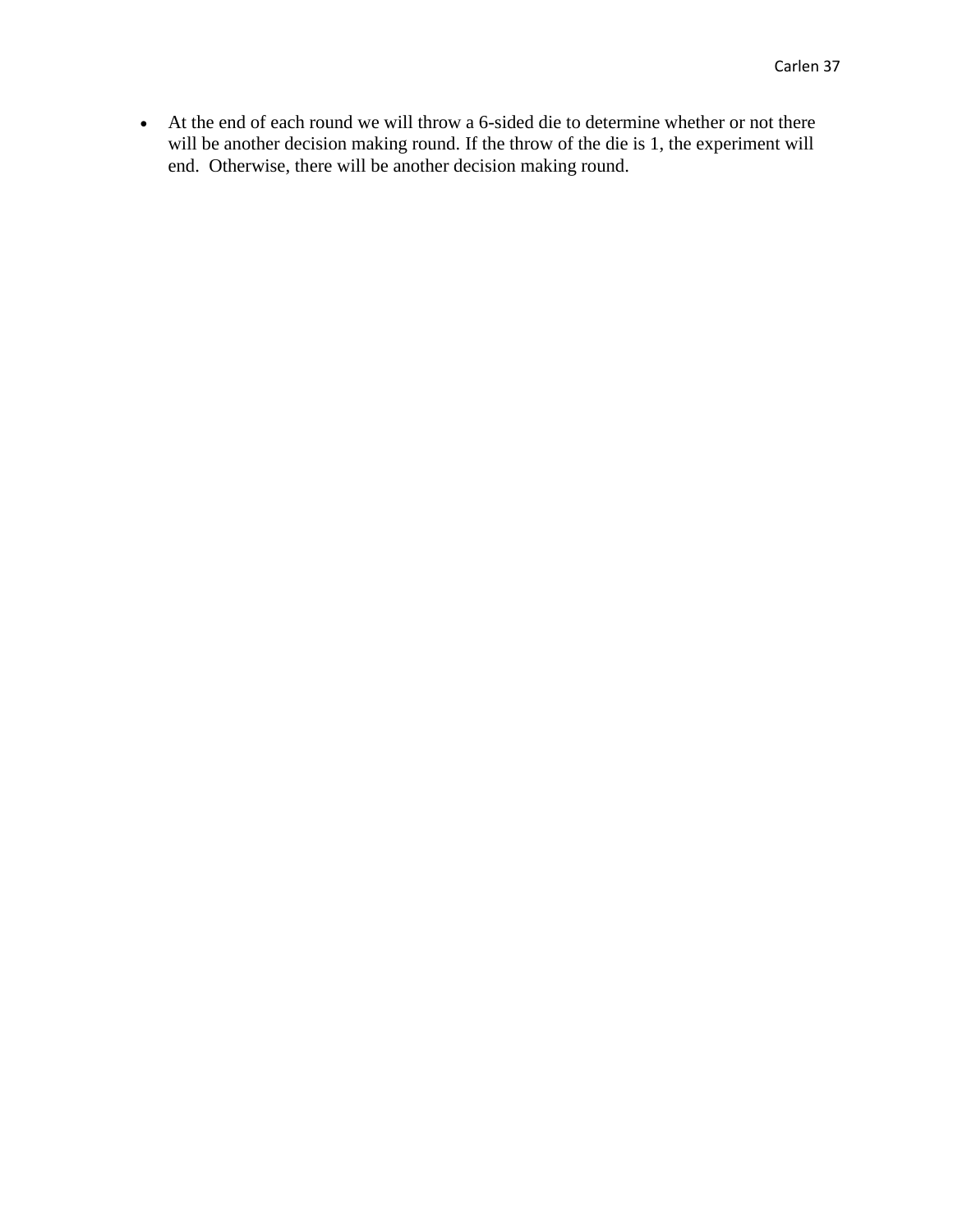### **Part II Instructions**

- Starting at the end of this round and at the end of every subsequent round, we will throw a 6-sided die to determine whether or not there will be another decision making round. If the throw of the die is 1,2,3,4, or 5 the experiment will end. Otherwise, if the throw of the die is 6, there will be another decision making round.
- All other features of the experiment will remain the same.
- You will be matched with the same group of 3 other people that you have been matched with since Round 1, and your group will remain the same for all additional rounds.
- All people will begin with 5 tokens which they may keep (and earn \$1.00 each) or invest (and earn \$0.50 each), knowing that they will also earn \$0.50 for each token invested by other people in the group.
- You will begin each round with a new endowment of 5 tokens, irrespective of how many tokens you may have kept or invested in previous rounds.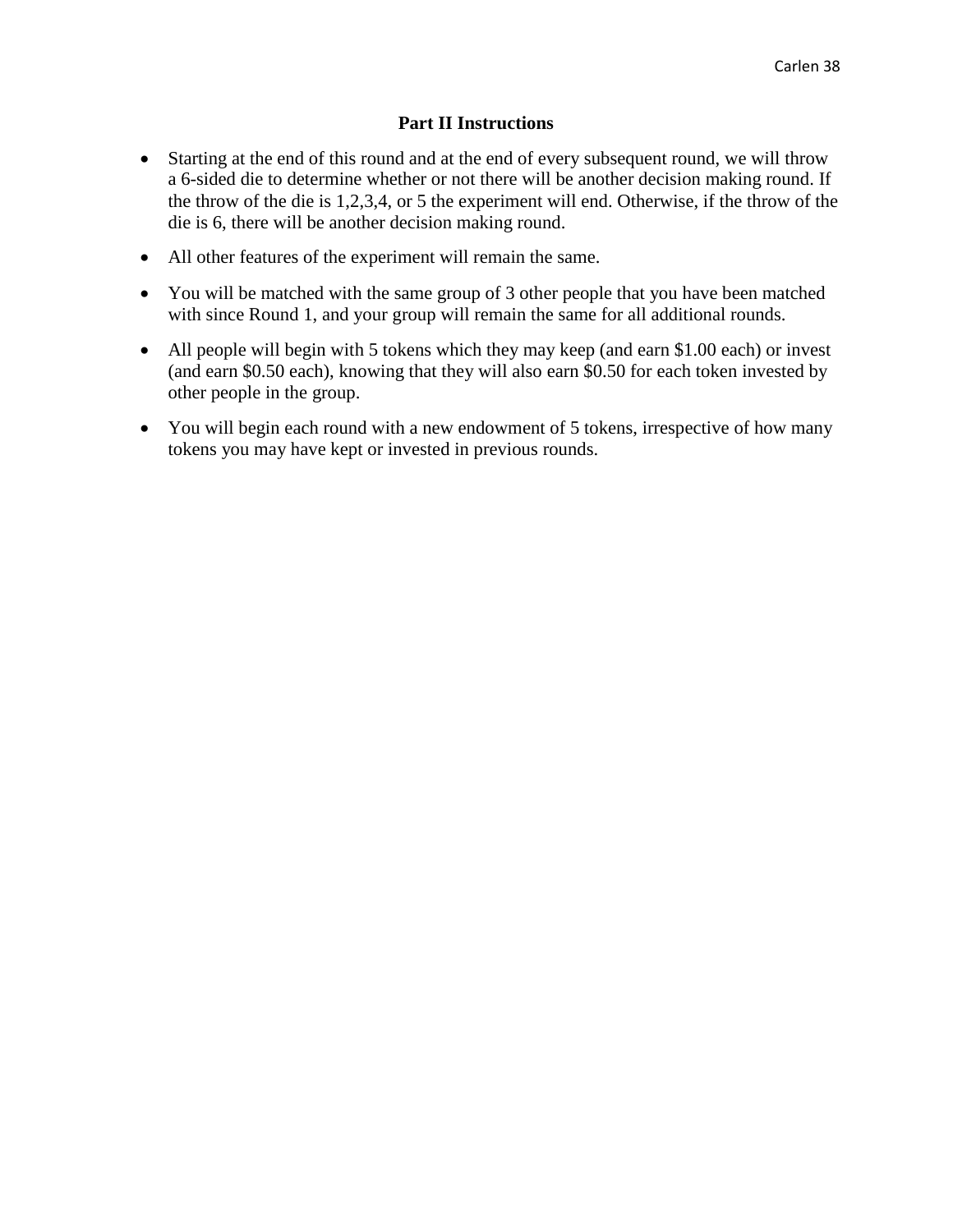| <b>Decision Sheet</b>                                                                                                                                                                                                                                                                                                                                                          |  | Your ID<br>Round                   |  |
|--------------------------------------------------------------------------------------------------------------------------------------------------------------------------------------------------------------------------------------------------------------------------------------------------------------------------------------------------------------------------------|--|------------------------------------|--|
| Your token endowment this round $= 5$ .                                                                                                                                                                                                                                                                                                                                        |  |                                    |  |
| Please fill in the 2 blanks highlighted in yellow below:                                                                                                                                                                                                                                                                                                                       |  |                                    |  |
| Tokens Invested by You this Round $=\sqrt{\frac{1}{2} \left(\frac{1}{2} + \frac{1}{2} + \frac{1}{2} + \frac{1}{2} + \frac{1}{2} + \frac{1}{2} + \frac{1}{2} + \frac{1}{2} + \frac{1}{2} + \frac{1}{2} + \frac{1}{2} + \frac{1}{2} + \frac{1}{2} + \frac{1}{2} + \frac{1}{2} + \frac{1}{2} + \frac{1}{2} + \frac{1}{2} + \frac{1}{2} + \frac{1}{2} + \frac{1}{2} + \frac{1}{2}$ |  |                                    |  |
| Tokens Kept by You this Round                                                                                                                                                                                                                                                                                                                                                  |  |                                    |  |
|                                                                                                                                                                                                                                                                                                                                                                                |  |                                    |  |
| We will fill in information below this line at the end of the round.                                                                                                                                                                                                                                                                                                           |  |                                    |  |
| Total Invested by all 4 People in Your Group this Round                                                                                                                                                                                                                                                                                                                        |  |                                    |  |
| Your Total Earnings this Round<br>on your receipt form)                                                                                                                                                                                                                                                                                                                        |  | $=\frac{1}{2}$ (record this amount |  |
| Based on the die throw for your group at the end of last round you will (will not) play another                                                                                                                                                                                                                                                                                |  |                                    |  |

round today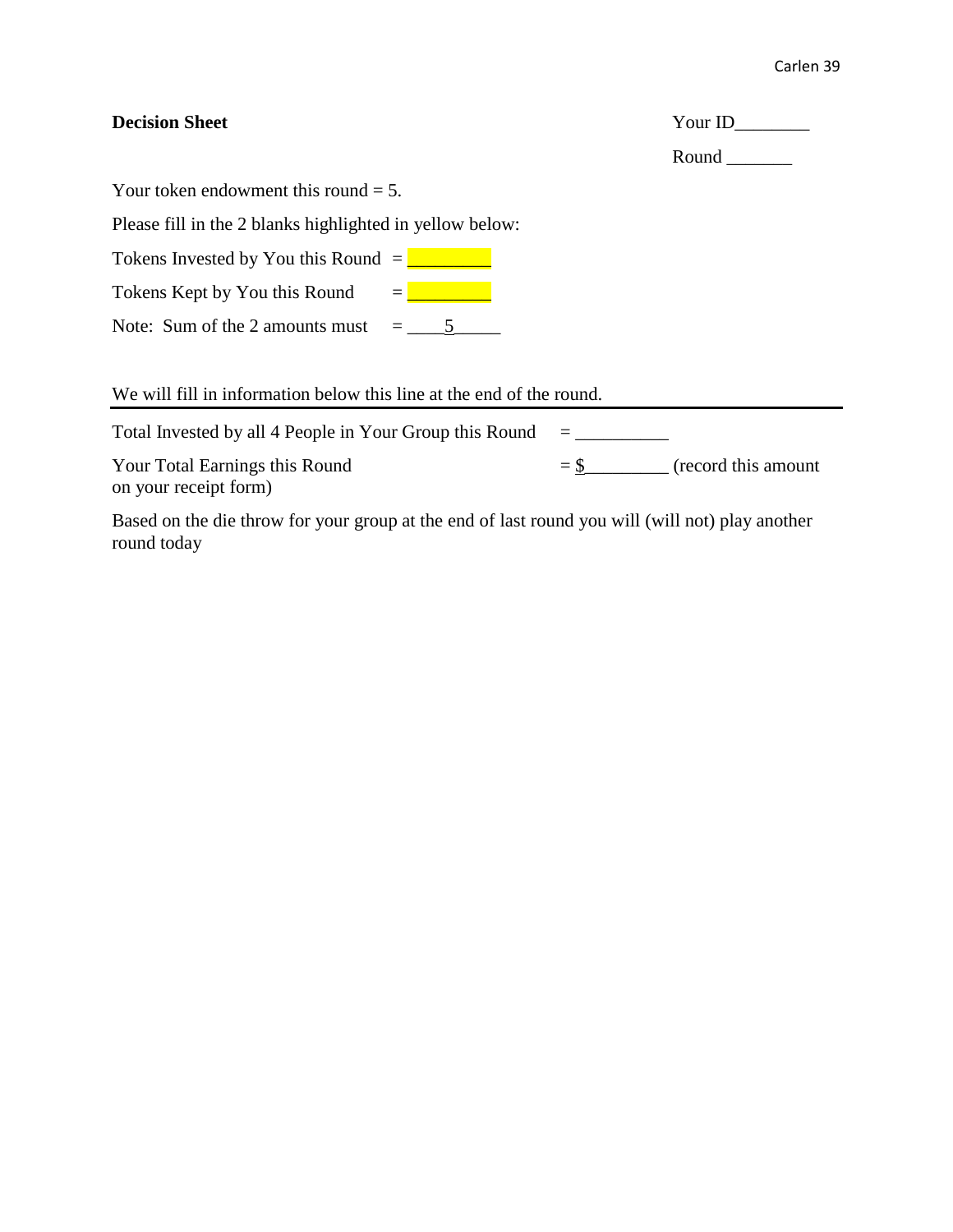### **ID Number**

This packet contains a card with the ID number that will be used to link your decisions throughout the semester. To protect the anonymity of your decisions, this ID number will not be linked to your name. Thus, we will not be able to retrieve your ID number if you lose this card. It is very important that you keep the ID card in a safe place and bring it with you to every decision making session. You must show your ID card in order to be paid earnings from the experiment. You make take a picture of the ID card with your phone and show the picture to us to claim your earnings. If you lose your ID card and you do not have a picture of it, you forfeit any unclaimed earnings and your participation in the experiment will be terminated.

You may not give the ID card to anyone else to claim earnings or make decisions for you. You are on your honor as a student at the College of William and Mary that the ID card will only be used by you.

Please sign below that you have received a copy of this information regarding the ID card and that you agree to the conditions of use described above.

\_\_\_\_\_\_\_\_\_\_\_\_\_\_\_\_\_\_\_\_\_\_\_\_\_\_\_\_\_\_\_\_\_\_\_\_\_\_\_\_\_\_\_\_\_\_\_ \_\_\_\_\_\_\_\_\_\_\_\_\_\_\_\_

Sign Date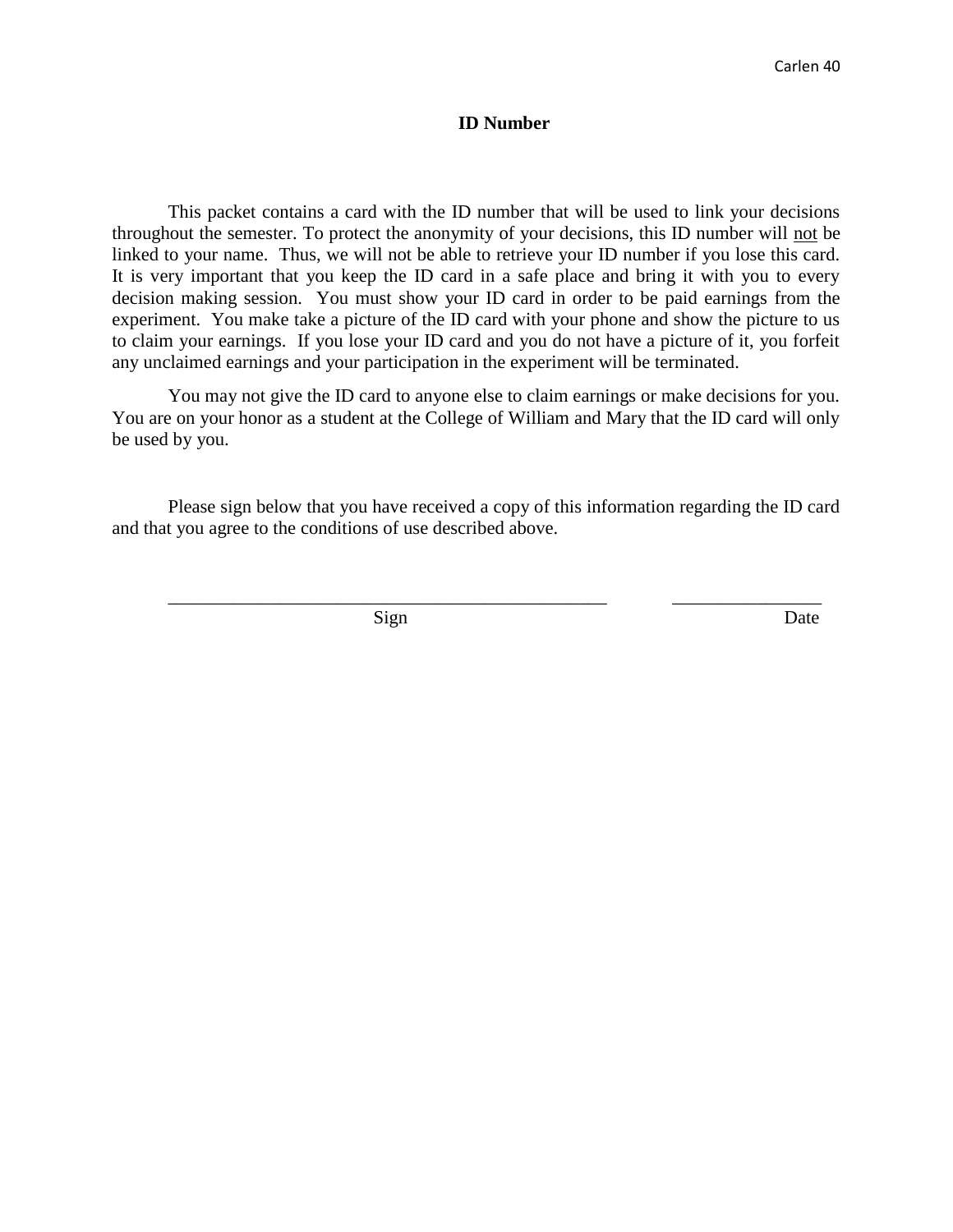# **Appendix D: Total Group Investment across time, organized by session**



## **Wave 1**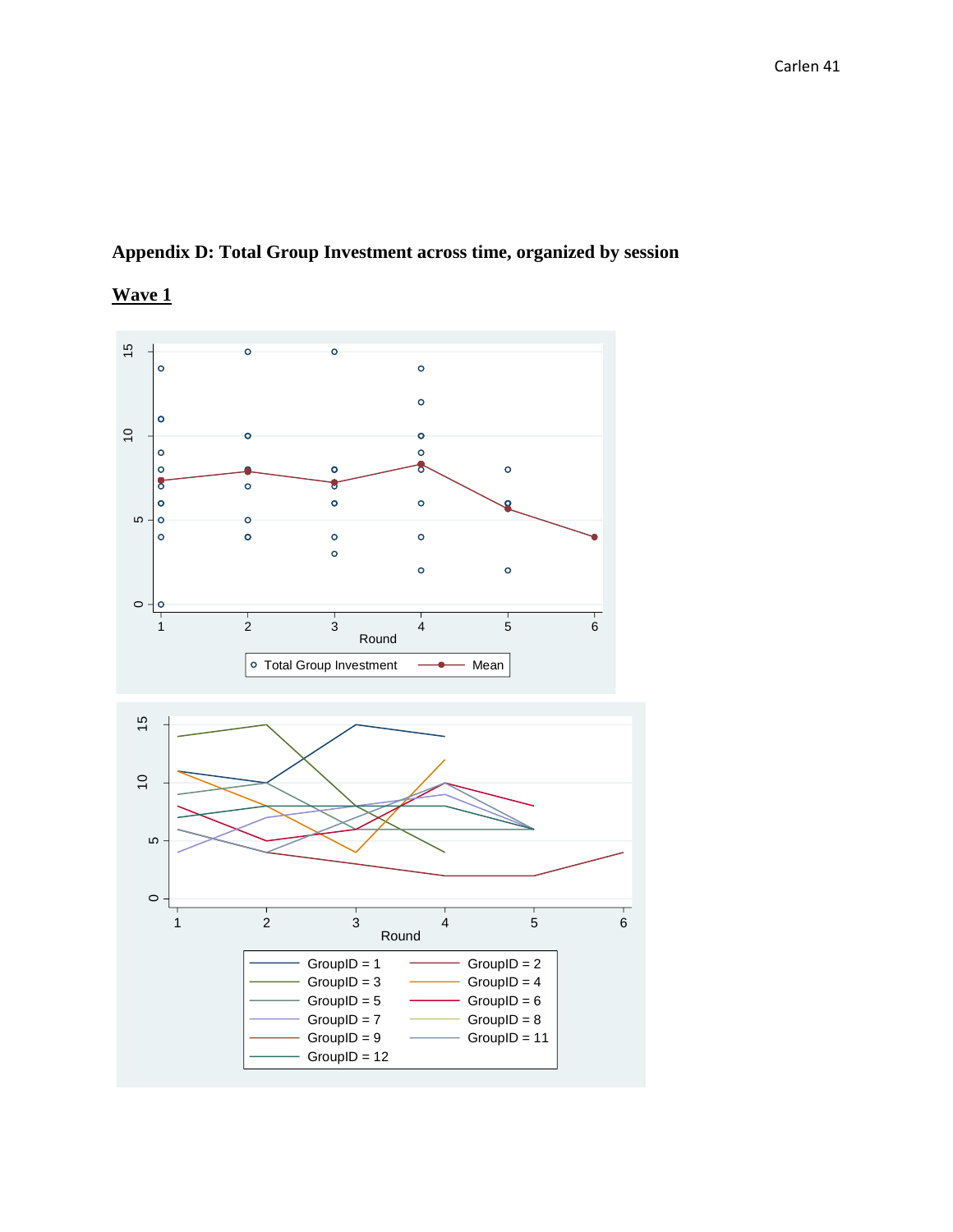



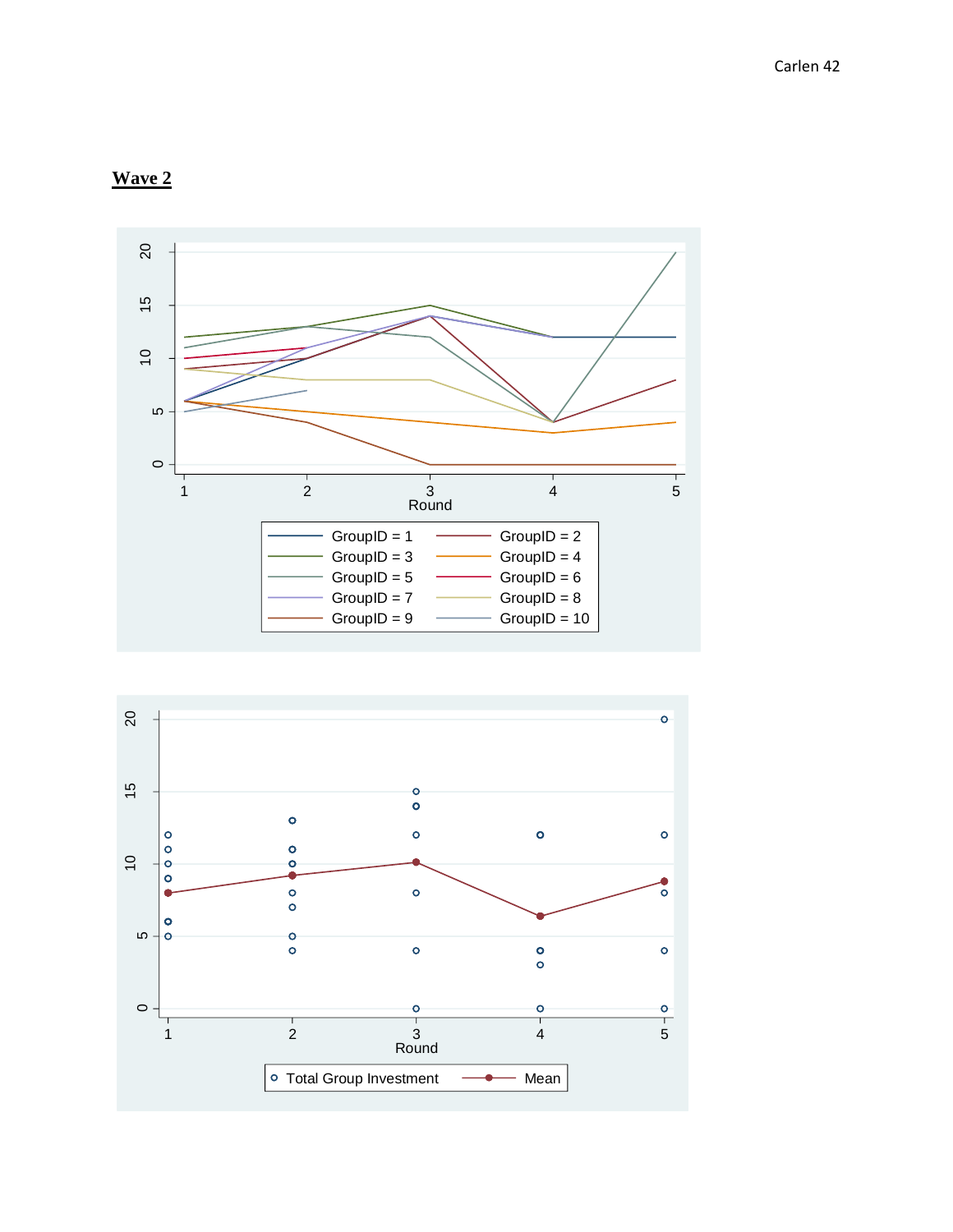### **Econ 400 Research Methods Session:**